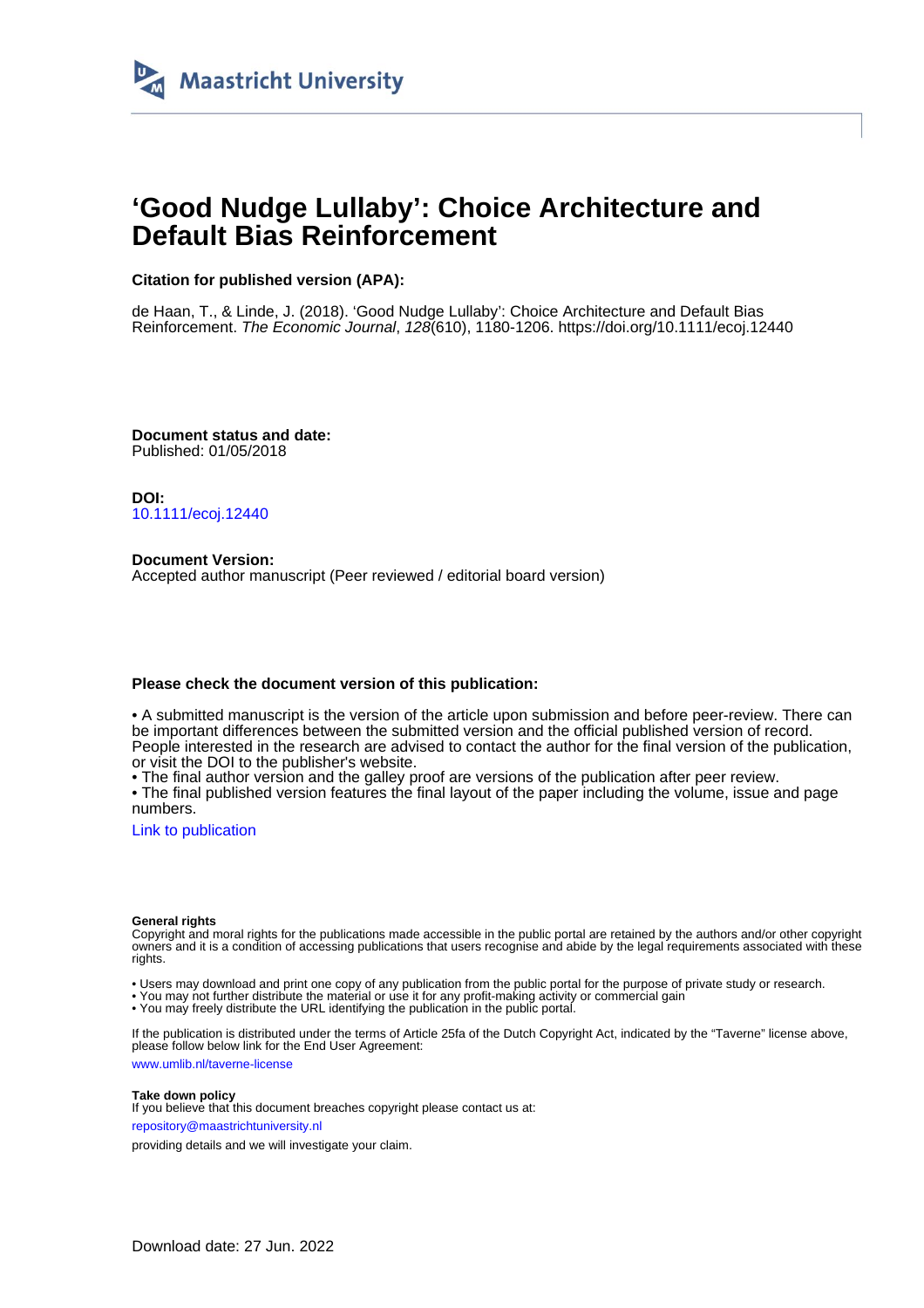# 'Good Nudge Lullaby': Choice Architecture and Default Bias Reinforcement<sup>∗</sup>

Thomas de Haan† Jona Linde‡

September 23, 2016

Short title: Choice Architecture and Default Bias Reinforcement

#### Abstract

Because people disproportionally follow defaults, both libertarian paternalists and marketers try to present options they want to promote as the default. However, setting certain defaults and thereby influencing current decisions, may also affect choices in later, similar decisions. In this paper we explore experimentally whether the default bias can be reinforced by providing good defaults. We show that people who faced better defaults in the past are more likely to follow defaults than people who faced random defaults, hurting their later performance. This malleability of the default bias explains certain marketing practices and serves as an insight for libertarian paternalists.

Influencing people's decisions is an important goal of both clever marketers and ambitious policy makers. Because human behaviour is better characterised by bounded rationality than by the full rationality assumed in traditional economic models, 'choice architects', well-meaning or self-interested, can increase the probability that their favoured option is chosen by influencing the environment in which people make their decisions without changing incentives or prices (see for example Thaler and Sunstein, 2003). One prominent tactic of both marketing executives and so-called libertarian paternalists is to make an endorsed option the default choice, because

<sup>∗</sup>We would like to thank Gary Charness (UCSB), Joep Sonnemans, our colleagues from the Center of Research in Experimental Economics and Political Decision making (CREED), the Human Capital research group at the University of Amsterdam, the Economics of Innovative Change group at the Friedrich Schiller Universität and the Max Planck Institute of Economics, Jena and the participants of the 2011 CCC-workshop in Nottingham, the 2011 ESA world conference and the NYU/CREED graduate student conference 2011 for their helpful comments. Financial support from the University of Amsterdam Research Priority Area in Behavioural Economics and from the University of Stirling is gratefully acknowledged. Jona Linde's research is supported by a VIDI grant from the Netherlands Organization for Scientific Research (NWO, grant nr. 452-11-005).

<sup>†</sup> thomas.dehaan@nhh.no, Norwegian School of Economics, Helleveien 30, 5045 Bergen, Norway

<sup>‡</sup> J.Linde@maastrichtuniversity.nl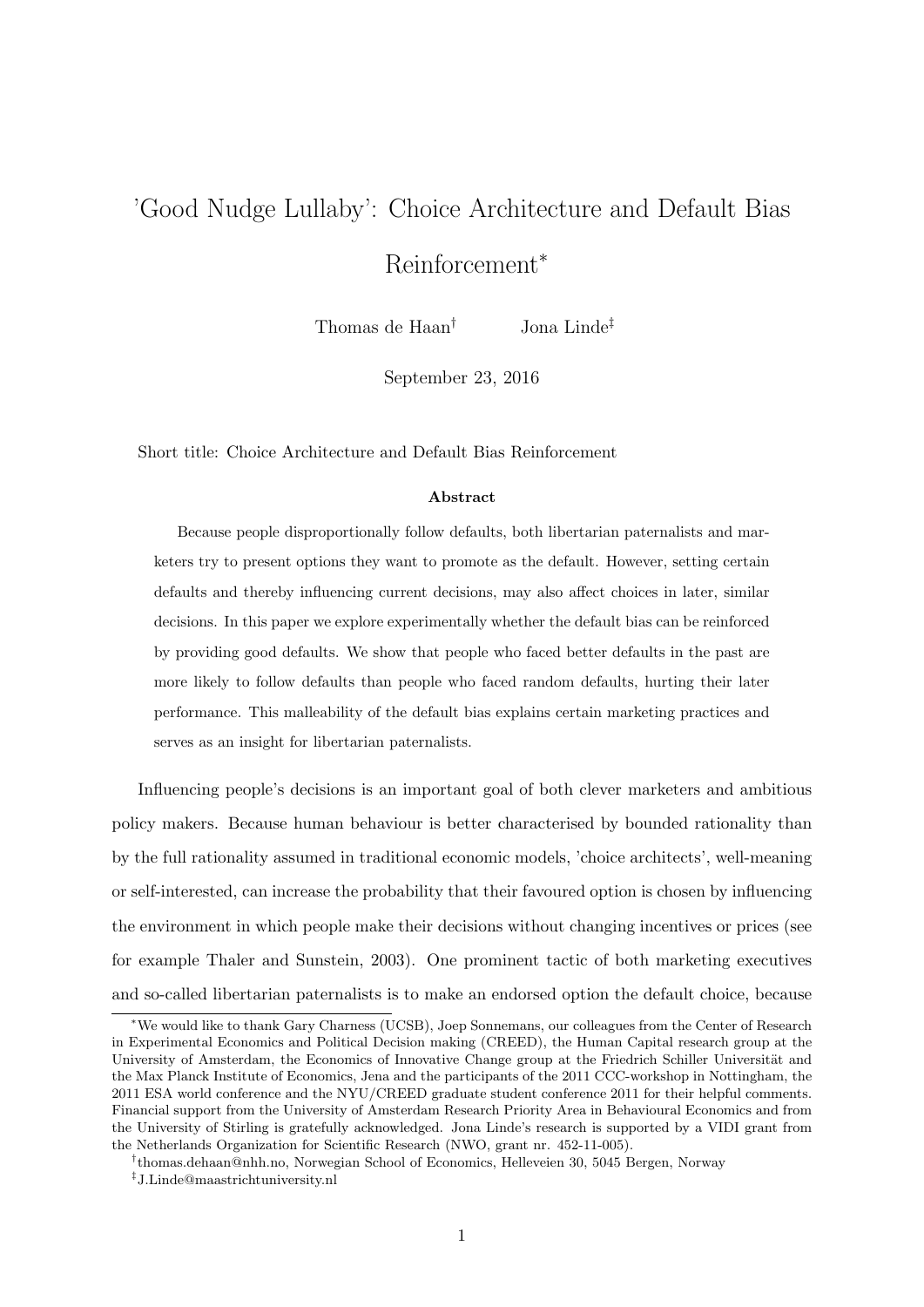many people disproportionally follow defaults (see e.g. Samuelson and Zeckhauser, 1988). In this paper we study experimentally whether this 'default bias' is affected by recent experiences with defaults. Specifically we study whether people who were recently exposed to good defaults are more likely to follow random defaults compared to people who faced random defaults. If the nature of the choice architecture of recent choice situations affects subsequent behaviour this could mean that techniques such as those proposed by libertarian paternalists can have a 'side effect'. It can also explain ways in which defaults are used in marketing.

Marketing executives are generally thought to set the option that yields the highest profit as the default. However, research by Brown and Krishna (2004) and Campbell (2007) suggests people deduce the quality of the default from their beliefs about the default setter and adjust their behaviour accordingly, which reduces the effectiveness of such a policy. Therefore, it may be more effective to first lull consumers into a false sense of security by setting defaults in their best interest, only to follow up with profit maximizing defaults later on. Sellers can do this when consumers repeatedly purchase from the same supplier and when a purchase requires several separate decisions (e.g. buying a car, a computer, or a plane ticket), because in both cases sellers can set many consecutive defaults.<sup>1</sup> Indeed anecdotal evidence suggests that, when a purchase requires several decisions, initial defaults are often better than the later ones: first you are recommended economy class and direct routes, but later buying expensive flight insurance or extra luggage allowance may well be the default option.

Libertarian or asymmetric paternalists (Thaler and Sunstein, 2003 and Camerer et al., 2003) do not set defaults to further their own interests, but to help people make better decisions.<sup>2</sup> Behavioural economic research shows that people can make decisions that go against their own interest (e.g. Hoch  $\&$  Loewenstein, 1991) and that their choices can be influenced by features of the choice environment that are irrelevant according to standard rational choice theory (see e.g. Kahneman & Tversky, 2000). Myopic time preferences (see for an overview Frederick, Loewenstein & O'Donoghue, 2002) and framing (e.g. Tversky & Kahneman, 1981) are well known examples of the first and the second type of behaviour respectively. Libertarian or asymmetric paternalists therefore advocate designing the choice environment to promote 'better' decisions without changing incentives. They propose to introduce 'nudges', which steer

<sup>&</sup>lt;sup>1</sup>Our experiment mainly focuses on situations where decision makers repeatedly face similar decisions. Levav et al. (2010) provide an interesting investigation of settings where consumers have to take a series of decisions to customise a product. They show, among other things, that consumers are more likely to follow the default if earlier decision situations had more options and therefore presumably required more effort.

<sup>&</sup>lt;sup>2</sup>In the remainder of this paper we use the term libertarian paternalism to refer to this approach.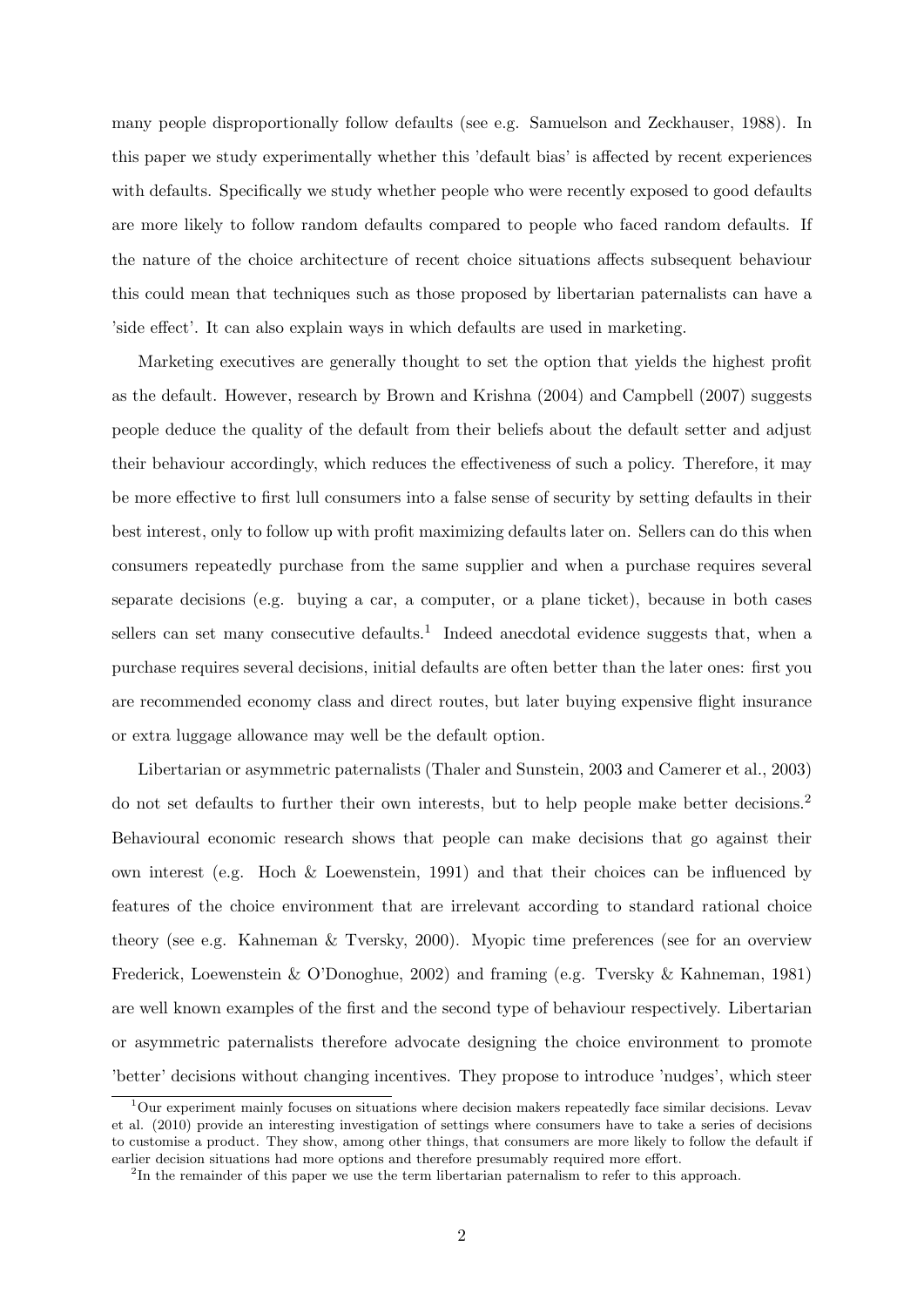boundedly rational people towards better decisions without affecting people who are sufficiently rational. Numerous studies validate the effectiveness of this approach (Thaler & Sunstein, 2003). Policy makers recently appear more and more open to the idea of nudging people as evident from the establishment of the, now independent, "Behavioural Insights Team"<sup>3</sup> by the British government and similar teams in other countries. In a recent report the World Bank (2015) commends the approach as a tool for economic development. Libertarian paternalism has also sparked a lively media debate.<sup>4</sup>

Because the default bias is a common and well established behavioural bias (Samuelson and Zeckhauser, 1988, Johnson and Goldstein, 2003, Madrian and Shea, 2001) setting a good default is a prevalent nudge. However, if facing good defaults reinforces the default bias, this type of nudge may have an unintended side effect if good defaults are followed by inferior ones. One reason why that may happen is that for some decisions good defaults are easier to provide than for others. This happens in one of the most prominent examples of libertarian paternalism: default enrolment in pension plans (Madrian & Shea, 2001) to prevent under-saving due to time inconsistency. Saving something, and therefore participating, is probably optimal for the large majority of employees, but there is far more heterogeneity in how much people should ideally save. Setting a 'good' default savings rate is therefore far more difficult (Choi et al., 2003). As a result the level of the default savings rate is probably a less helpful default than the default to enrol and save at least something.

A second reason why libertarian paternalism can lead to good defaults followed by worse ones is legal limitations. Courts may view libertarian paternalism as unwarranted government intervention. In their book "Nudge" Thaler and Sunstein (2008) discuss a program implemented in Maine (USA) to provide Medicare users with a good default health care program. Legal challenges have contributed to the failure of this project to spread to other states. Similar legal challenges may cause abandonment of libertarian paternalism programs already in place. If that happens a person used to helpful defaults may face suboptimal (e.g. random) defaults in the future. Lobbying efforts by affected companies or a change in the ideological nature of the government can have similar effects.

The idea that facing good defaults increases the default bias assumes that the default bias

 ${}^{3}$ http://www.behaviouralinsights.co.uk/, their blog chronicles numerous applications of behavioural paternalism around the world.

 $4$ see e.g. http://www.economist.com/news/britain/21625871-behavioural-economics-changing-regulationpayday-lending-target-nudge-nudge-think-think and http://www.ft.com/intl/cms/s/2/9d7d31a4-aea8-11e3-aaa6- 00144feab7de.html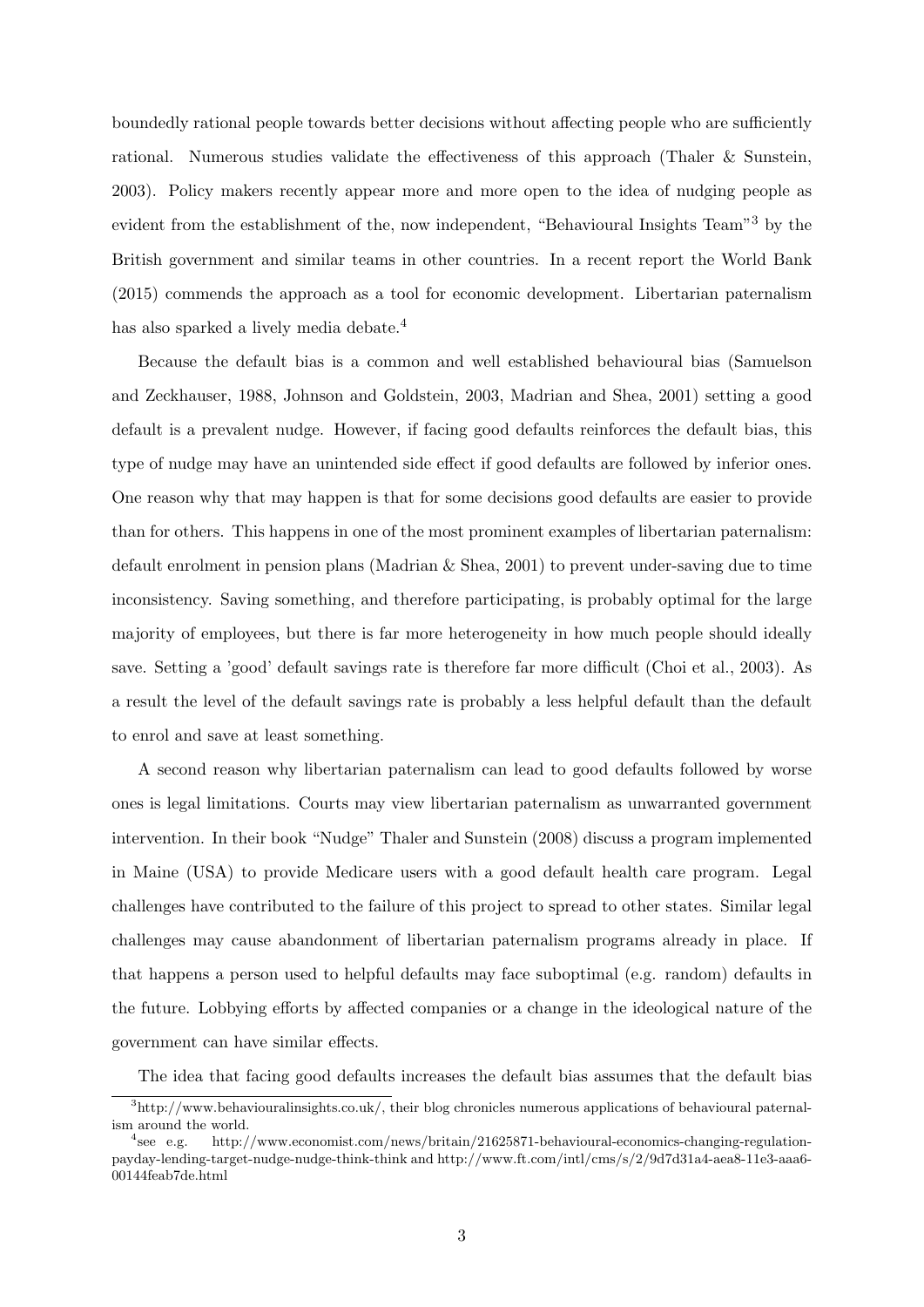is not a constant tendency. Caplin and Martin (2013) show that many people indeed do not blindly follow defaults, but consider whether a default is likely to help them or not. In their experiment giving participants explicit information about how often the default equals the best option strongly impacts participants' default bias and the effort they put into making an active decision.<sup>5</sup> Experiments by Brown and Krishna (2004) and Campbell (2007), already referred to above, show that people deduce the quality of the default from their beliefs about the default setter. In this paper we examine a related issue: whether people also change their behaviour based on recent experiences with a default. Given that the default bias is pliable it seems plausible that earlier experiences may also affect the default bias, either through beliefs about the quality of the defaults, as suggested by the findings mentioned in this paragraph, or through some other mechanisms.

Whether facing good defaults indeed reinforces the default bias likely depends on what causes the default bias in the first place. There are several explanations as to why people exhibit a default bias. One possibility is that a preselected option simply attracts more attention (see for example Caplin and Martin, 2013). A second possibility is based on loss aversion (Kahneman, Knetsch and Thaler, 1991 and Kahneman and Miller, 1986). If the default is treated as a reference point, people will compare other options to the default. Due to loss aversion, dimensions on which the rival option is worse than the default get relatively more weight than dimensions on which the rival option is better. A third possible reason why people may be inclined to choose the default option is that a default option is perceived as advice. Madrian and Shea (2001), for example, find that one cause for higher enrolment rates into a pension plan when enrolment is the default is that people take the default as implicit advice from their employer. A fourth possibility is that choosing the default is a choice heuristic (Tversky and Kahneman, 1974). If making a choice is difficult, people are likely to use simple rules and following the default is one possible rule. This could also be due to people trying to avoid the mental cost of making a difficult decision (Anderson, 2003). Given a limited capacity to process information the last two explanations are not necessarily biases, but possibly a boundedly optimal way to make decisions.<sup>6</sup>

All of the possible explanations of the default bias mentioned in the previous paragraph allow for an effect of an earlier helpful default on the default bias although they do not necessarily

<sup>&</sup>lt;sup>5</sup>In their experiment this response is so strong that it may actually negate the positive effect of a good default.

 $6$ Nevertheless we will refer to people's tendency to follow the default as the default bias.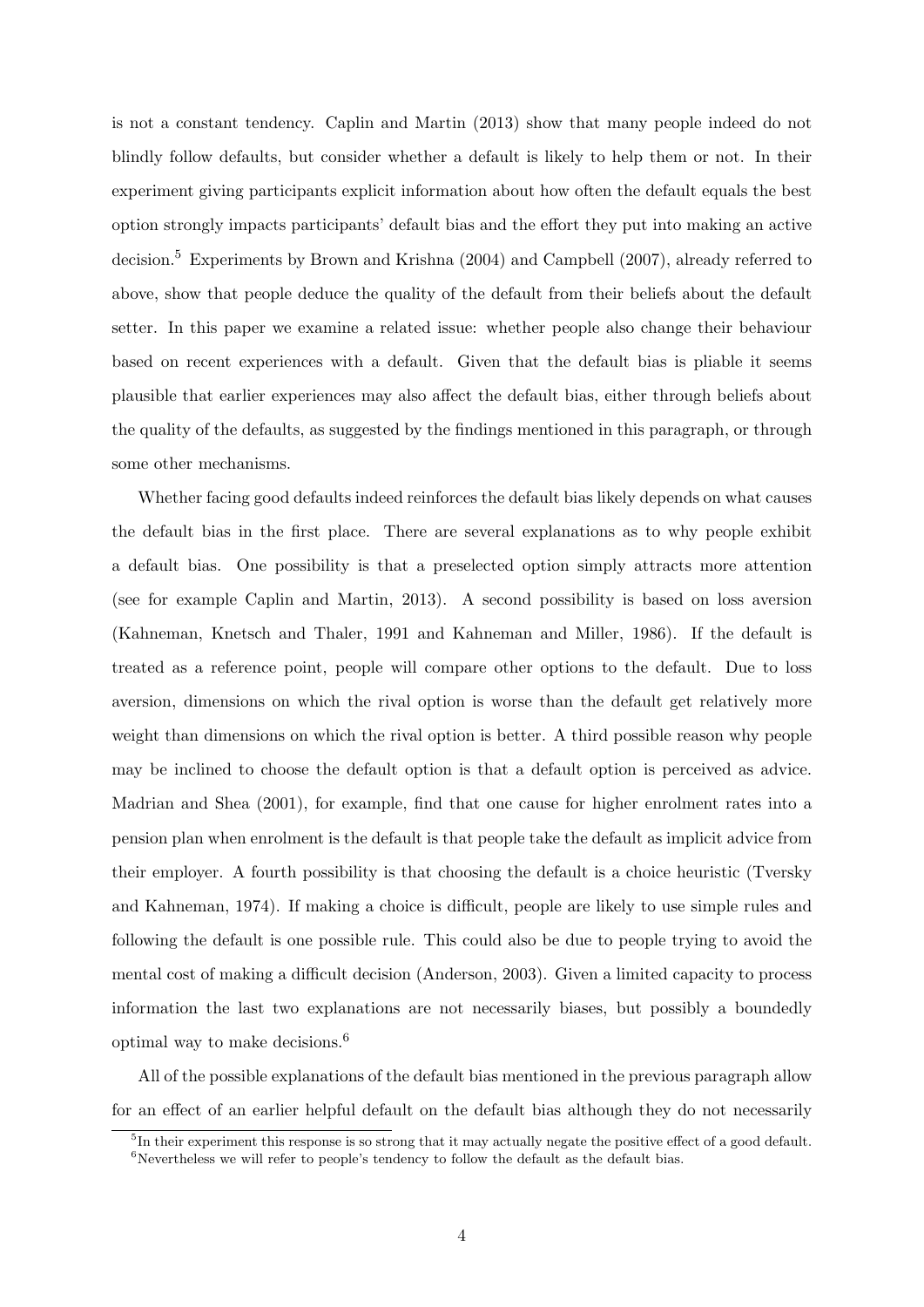predict it. A default option may well draw more attention if it is associated with good outcomes. If the default bias is driven by loss aversion, it is important that the agent's reference point coincides with the default. Facing good defaults for some time could possibly ensure this and therefore establish a stronger default bias. The default is also more likely to be seen as advice if it has proven to be good advice in the past. If the default bias is a choice heuristic, past experiences can also affect how often people choose the default because successful heuristics could be reinforced (Anufriev & Hommes, 2012). An individual who faced good defaults is therefore more likely to use this heuristic, even if it is not a good heuristic now. Although in this paper we do not distinguish between these possible explanations of the default bias we do examine whether the default bias is affected by earlier experiences with defaults.

To test whether facing a good default reinforces the default bias we developed an experimental task with an unequivocal best choice which is nevertheless hard to find. The task is designed to resemble the type of task for which a nudge is likely to be useful: difficult and hard to translate into easily understandable terms, and difficult to learn.<sup>7</sup> Participants face this task for 50 rounds. In the first 25 rounds participants in the 'good-default' treatments receive a nudge in the form of a good default, while participants in the 'random-default' treatments receive a random default. In the second 25 rounds both groups receive a random default. Any difference in choices between participants in the good-default and random-default treatments in these second 25 rounds reveals the effect of a good default on subsequent behaviour.

Our findings indeed suggest an increased reliance on the default for participants who faced good defaults in the first 25 rounds. Although good-default participants immediately choose the default at a lower rate in the rounds when the default becomes random, they keep choosing the default about 10-20 percentage points more often than participants from the random treatment. We also identify a significant negative effect on the quality of the decisions for good-default treatment participants in the second half, however the choices in the first 25 rounds are much better for the good-default participants due to the very good defaults they receive. In the next section we describe the experimental design in detail. Section 2 presents the results of the experiment and introduces a behavioural model to explain these results. Section 3 discusses an extension to bad defaults and section 4 concludes.

<sup>7</sup>Thaler and Sunstein (2008, pp. 79-88) recommend these criteria to determine whether a nudge is warranted. They also mention choices where benefits and costs are separated in time. For practical reasons this aspect does not play a big role in our experiment, although participants do need to put effort into the task to perform well and do not receive benefits from this until the end of the experiment.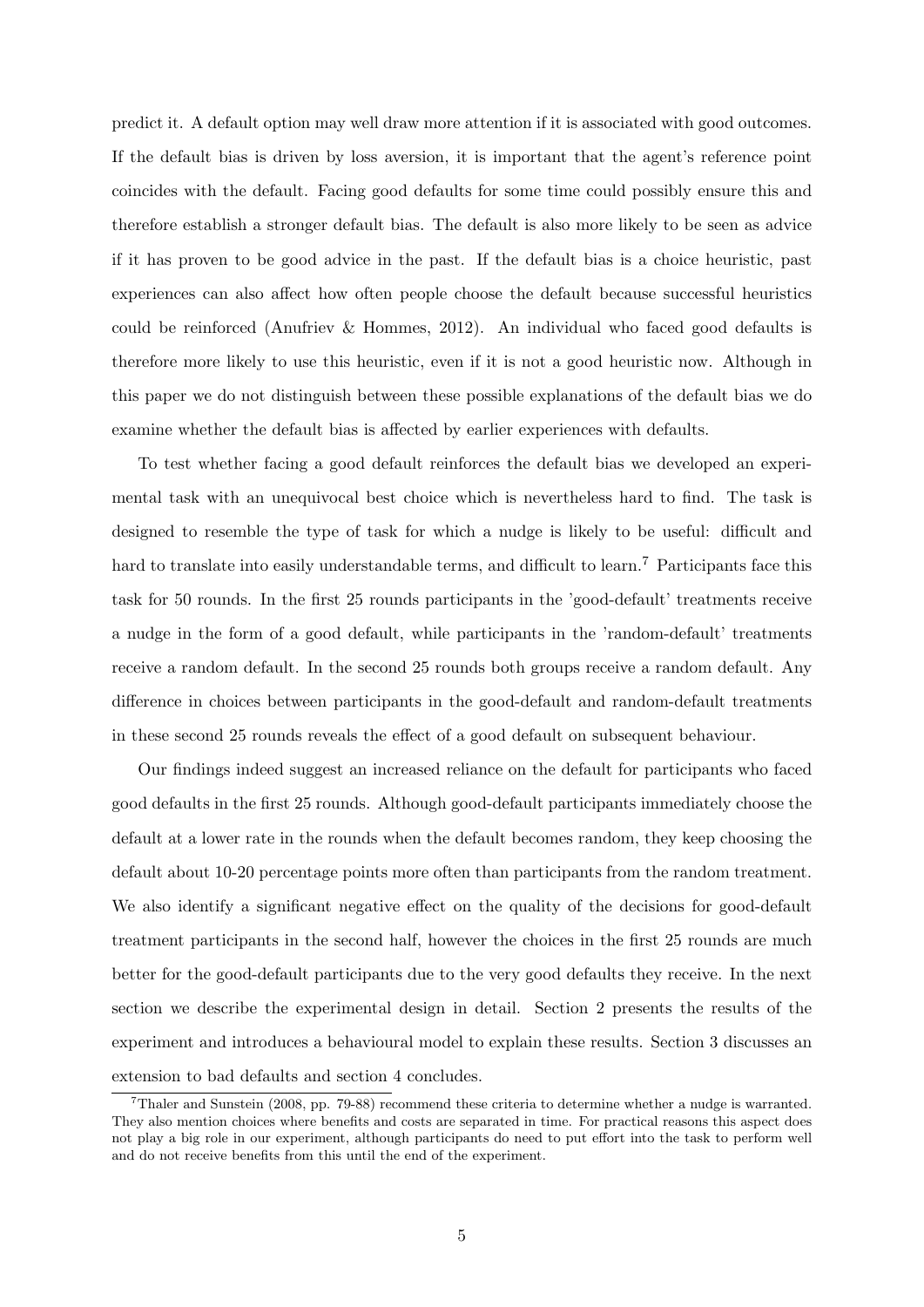## 1 Design

The experiment was computerised with php/mysql and conducted at the CREED laboratory of the University of Amsterdam. At the beginning of the experiment participants read the instructions on the computer at their own pace.<sup>8</sup> They then received a summary of the instructions on paper. After reading the instructions, participants had to correctly answer some questions to test their understanding of the instructions.

All participants in the experiment performed the same set of 50 multi-attribute choice tasks.<sup>9</sup> We implement a two-by-two design where one dimension is whether participants get feedback on the value of their decision or not and the other dimension is a difference in the nature of the default, either the best option (good-default treatments) or a random option (random-default treatments), in the first half of the experiment. This results in four treatments: no-feedback good-default, no-feedback random-default, feedback good-default, and feedback random-default. Decisions in the second half, when all participants face the same task and the same, random, default reveals the effect of being nudged by a good default on subsequent decisions. This effect is the main focus of this paper. Comparing the size of this effect between treatments with and without feedback allows us to explore in what kind of setting the nature of the default has a larger effect on the default bias and further explore the cause of any difference between the good-default and random-default treatments. Below we first discuss the choice task, then the difference in the nature of the default in different treatments, and lastly the feedback participants receive in the different treatments.

## 1.1 Task

Each round participants chose one option from a list of six. The information on which to base this choice was presented in the form of a table. Each option consisted of a number of points in 6 categories, each with a different weight. The weights were 6, 5, 4, 3, 2 and -1. The category with a weight of -1 was presented as the price of an option. Points in a category ranged from 0 to 399 for the price and from 0 to 49 for the other categories.<sup>10</sup> The categories and their weights, but not the points, were the same for each choice task. An option generated an amount of credits equal to the sum of the points in each category multiplied by the weight of that category. The

<sup>8</sup>The instructions can be found in web appendix A.

<sup>&</sup>lt;sup>9</sup>These tasks were presented in different orders, counterbalanced between treatments, see below for details.

 $10$ Participants were not informed about these ranges.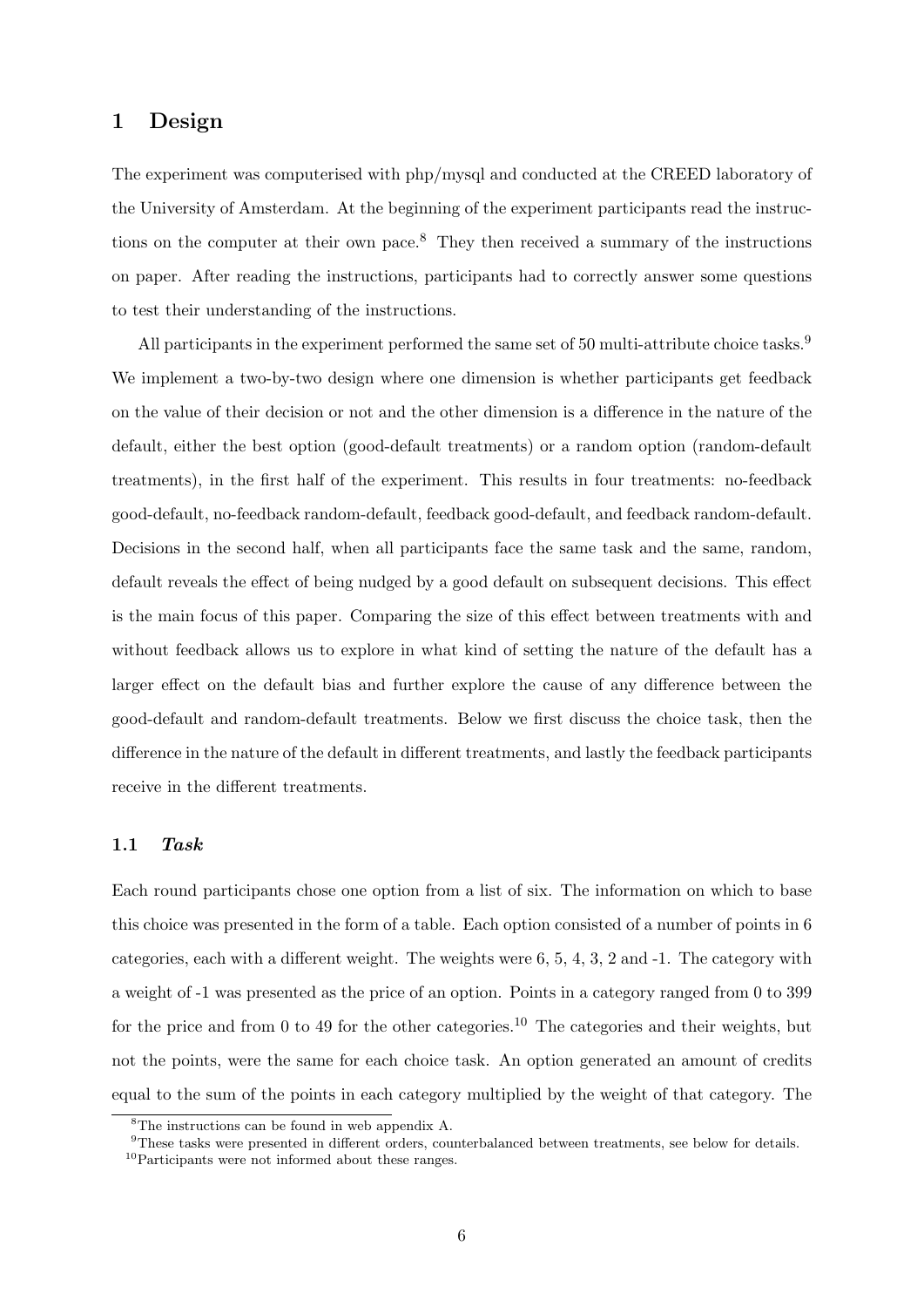tasks were randomly generated under the conditions that each option generated between 70 and 230 credits and that the best option generated at least 10 credits more than the second best option. An example of a task is shown in figure 1 below.<sup>11</sup>

| <b>Choice Task 48</b> |          |                 |           |                |            |       |
|-----------------------|----------|-----------------|-----------|----------------|------------|-------|
|                       |          | <b>TIME: 39</b> | BONUS: 20 |                |            |       |
| Choices               | Weight=6 | Weight=5        | Weight=4  | Weight=3       | $Weight=2$ | Price |
| O Option 1            | 12       | 8               | 10        | 4              | 3          | 102   |
| O Option 2            |          | 13              | 11        | 28             | 19         | 138   |
| O Option 3            | 4        | 9               | 29        | 39             | 13         | 122   |
| O Option 4            | 5        | 20              | 49        |                | 13         | 271   |
| O Option 5            | 28       | 5               | 13        | 21             | 12         | 109   |
| O Option 6            | 42       | 22              | 6         | $\overline{4}$ | 3          | 348   |
| Make choice           |          |                 |           |                |            |       |

Figure 1: Example of the Choice Task as Presented to Participants

Remarks: Option 4 is the default option in this example.

A participant could select an option by clicking on the button in front of the option and could change her selection as often as she wanted. The selected option was recorded as her choice when she pressed the "make choice" button. A participant had 40 seconds in which to make a choice. If these 40 seconds ran out the option that was selected at that time was recorded as the participant's choice.<sup>12</sup> After a participant made her decision she had to wait until the time alloted for this round expired before moving on to the next round. In addition there was a 5 second waiting time between rounds. Participants were allowed to use pen and paper but no calculator or other device that could calculate for them.

On top of the credits generated by the chosen option participants received a bonus, starting at 20 credits and decreasing by 1 credit every two seconds the participant used to make a decision. The diminishing bonus puts a small cost on spending more time on the task.<sup>13</sup> We implemented this bonus to ensure that a participant would enter his or her choice as soon as (s)he had decided, which was desirable for two reasons. Firstly, in order to have a measure of search effort in the form of time spent on the task. Secondly, to ensure that we know when participants actively choose an option and when they were forced into a decision because time ran out.

 $11$ This task can be seen as a choice between different products, each with a different price and different qualities. The category weights represent the relative importance of different types of characteristics and the points the quality of the product in that characteristic. In that sense the problem is similar to many everyday decision problems, from buying a phone to choosing a medical insurance policy or an investment plan. This type of task has previously been used by Kalayci and Potters (2011).

 $12$ This happened 325 times out of 8700 decisions, i.e. in 3.74% of all decisions.

<sup>&</sup>lt;sup>13</sup>Even all 20 credits were a small amount compared to the gains that could be made by making a better decision. For example the difference between the best and the second best option was always at least 10 credits and the difference between the best and the worst option was on average 137 credits.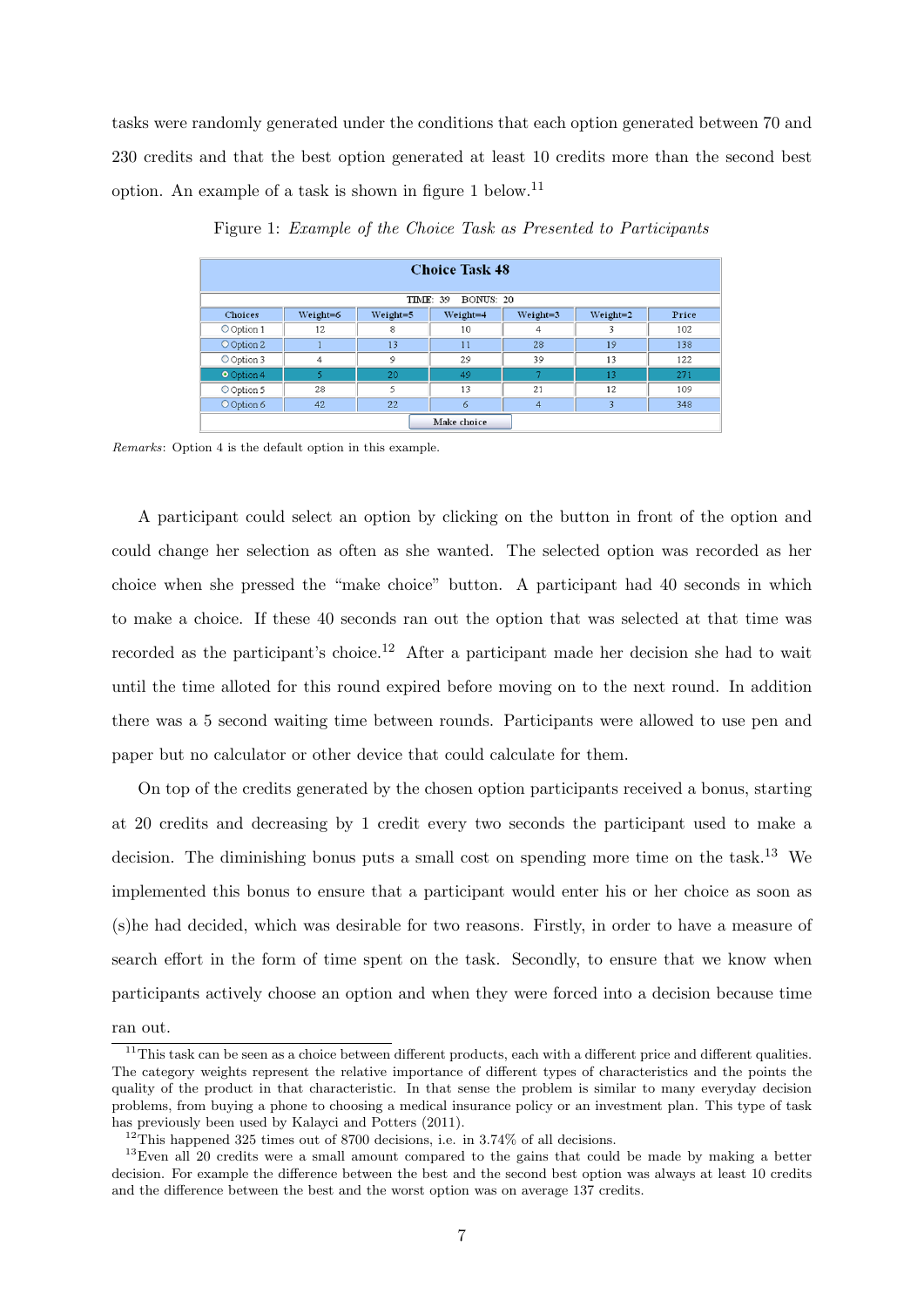Participants performed this task for 50 rounds in which all participants faced the same 50 tasks in 6 different orders. The order was counterbalanced between treatments.<sup>14</sup> At the end of the experiment one round was randomly selected.<sup>15</sup> The number of credits earned in that round determined the participant's earnings. Each credit was worth 10 Euro cents.

The task we chose for this experiment has four advantages. First, it has an unambiguous outcome measure in the value of the chosen option, while the value of the options is not easily determined by participants. In fact our task is difficult in exactly the way decision situations for which Thaler and Sunstein suggest people need a nudge are difficult: because it is a task where people "have trouble translating aspects of the situation into terms that they can easily understand" (Thaler & Sunstein, 2008, p. 79), in this case difficulty translating points with a weight into an aggregate value.<sup>16</sup> Second, because each choice takes only 40 seconds participants can perform relatively many tasks in a limited period of time. This allows for a substantial number of tasks to be faced in which participants can become used to a certain kind of default and a subsequent set of tasks to evaluate the effect of the earlier default.<sup>17</sup> Third, because it is a choice between options it naturally allows for the setting of a default. Fourth, because it is a difficult task, a good default can be very useful for participants, which is likely to strengthen the effect of having faced such a default. The combinations of these features results in a task that is likely to reveal a substantial effect of facing good defaults on the default bias in subsequent decision if such an effect exists. The difficulty increases the usefulness of a good default, but also depresses performance in the random-default group. For that reason other types of tasks may well reveal a larger effect of a stronger default bias on performance.

## 1.2 Default

In every round one of the six options in the table was given a different colour and was preselected when participants were presented with the task (see option 4 in figure 1). This option was the

<sup>&</sup>lt;sup>14</sup>The counterbalancing procedure also ensured that each group as a whole faced the same tasks in the first and the second half of the experiment. Due to a small software error two participants had to be excluded, one in the no-feedback good-default treatment and one in the no-feedback random-default treatment. This affected the counterbalancing slightly, as these two participants had different orders. Leaving out two random participants with these orders in the other treatments does not materially affect our results.

<sup>&</sup>lt;sup>15</sup>The same round was selected for all participants in a session but because of the different task orders that was a different task for different participants.

 $16$ We will present evidence about the difficulty of the task at the beginning of the results section, section 2.

<sup>&</sup>lt;sup>17</sup>Thaler and Sunstein suggest that nudges are most important for tasks which are rare. Given the need for repetition we cannot incorporate this feature in our experiment. However libertarian paternalism has also been advocated, including by Thaler and Sunstein, for decisions which are repeated often, such as food choices in cafeteria.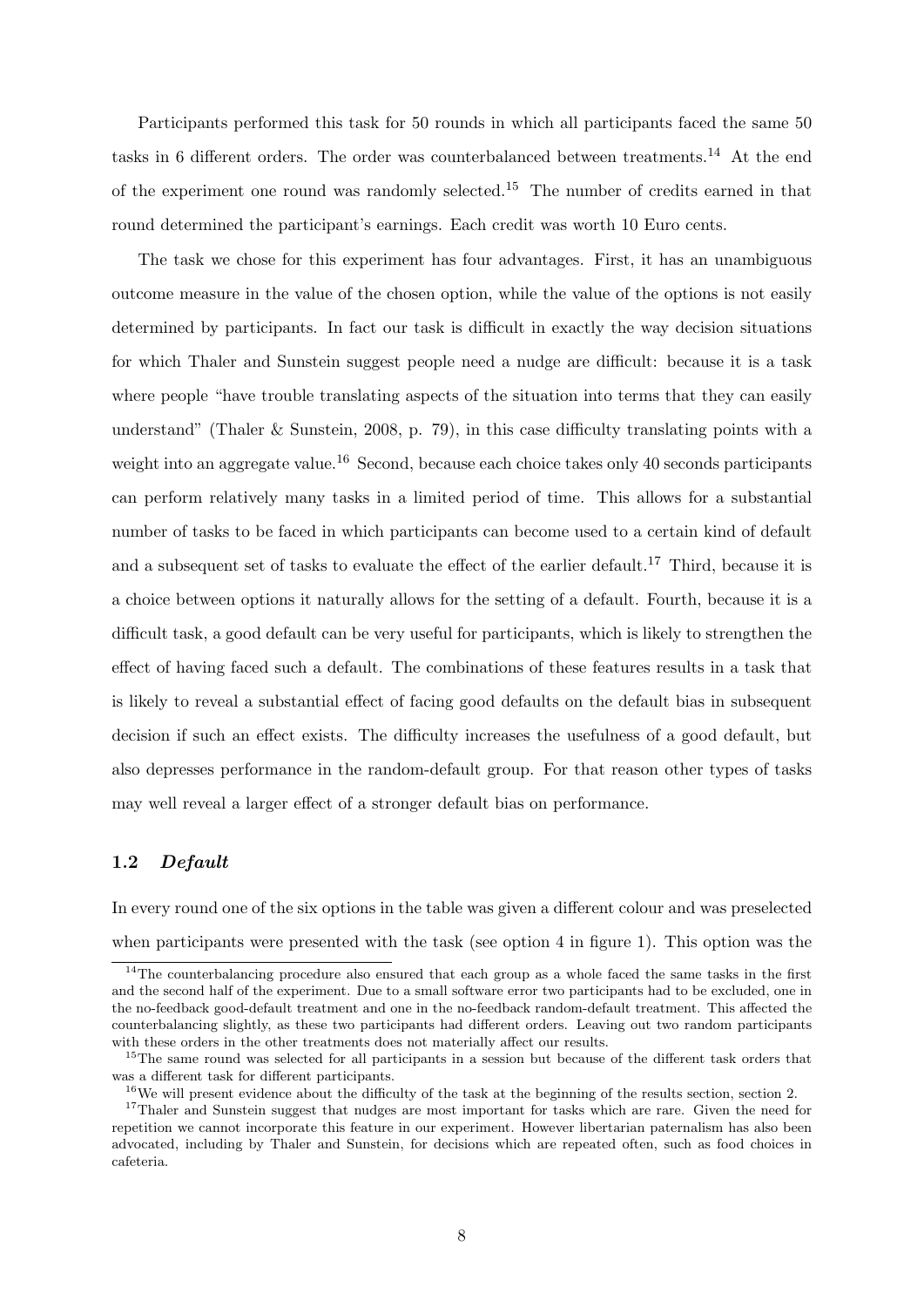default option. In the instructions it was labelled the recommended option without further specifying why it was recommended. If participants did not select one of the other options, the default automatically became the choice of the participant for that round if time ran out before the participant selected an other option.<sup>18</sup> If a participant did not chose the default option, a smaller version of the table was shown, containing only the chosen and the default option. They were then asked if they wanted to stay with their original choice or switch to the default.<sup>19</sup>

Participants were randomly assigned to a 'random-default' or 'good-default' treatment. Both types of treatment were identical, except for the nature of the default option in the first half of the experiment. In the random-default treatments, the default option was always determined randomly for each task. In the good-default treatments, the default option for the tasks a participant faced in the first 25 rounds of the experiment was the option with the highest value. The tasks faced by participants in the good-default treatments in the rounds 26 to 50 had the same random defaults as in the random-default treatments.<sup>20</sup>

These treatments are selected to maximise the impact of earlier defaults on the default bias in an effort to explore whether such an effect can occur. This is why we have chosen a rather extreme situation where participants face either perfect or purely random defaults. Very good early defaults are most likely to enhance the default bias and random defaults will likely leave a default bias unaffected in the random-default group or even decrease it. For the same reason we provide participants with very little explicit information on the nature of the default. As a result they only have their own experience to rely on, which we think increases the effect of that experience. At the same time we believe our experimental design does provide an appropriate model for the type of situation we intend to study. As in our experiment real world defaults are also often either as good as possible, for example when they are set by a well-intentioned choice architect or a marketer trying to increase the default bias of customers; or random, for example if a choice architect does not consciously set a default. The lack of information about the nature of the default is similarly realistic. People can of course try to deduce the nature of the default from the default setter as Brown and Krishna (2004) and Campbell (2007) show, but this is not always straightforward. Businesses may set genuinely good defaults in an effort to stimulate consumer satisfaction and repeat purchases (Goldstein et al., 2008). Governments

<sup>18</sup>This happened only 87 times out of 8700 decisions, i.e. in 1% of all decisions.

<sup>&</sup>lt;sup>19</sup>People switched a total of 246 times out of 6668, i.e. in only 3.7% of all initial non-default choices.

<sup>&</sup>lt;sup>20</sup>The random default option was predetermined for each task, so participants who perform the same task also have the same default option, except participants in the good-default treatments in the first half of the experiment for whom the default option is the option with the highest value.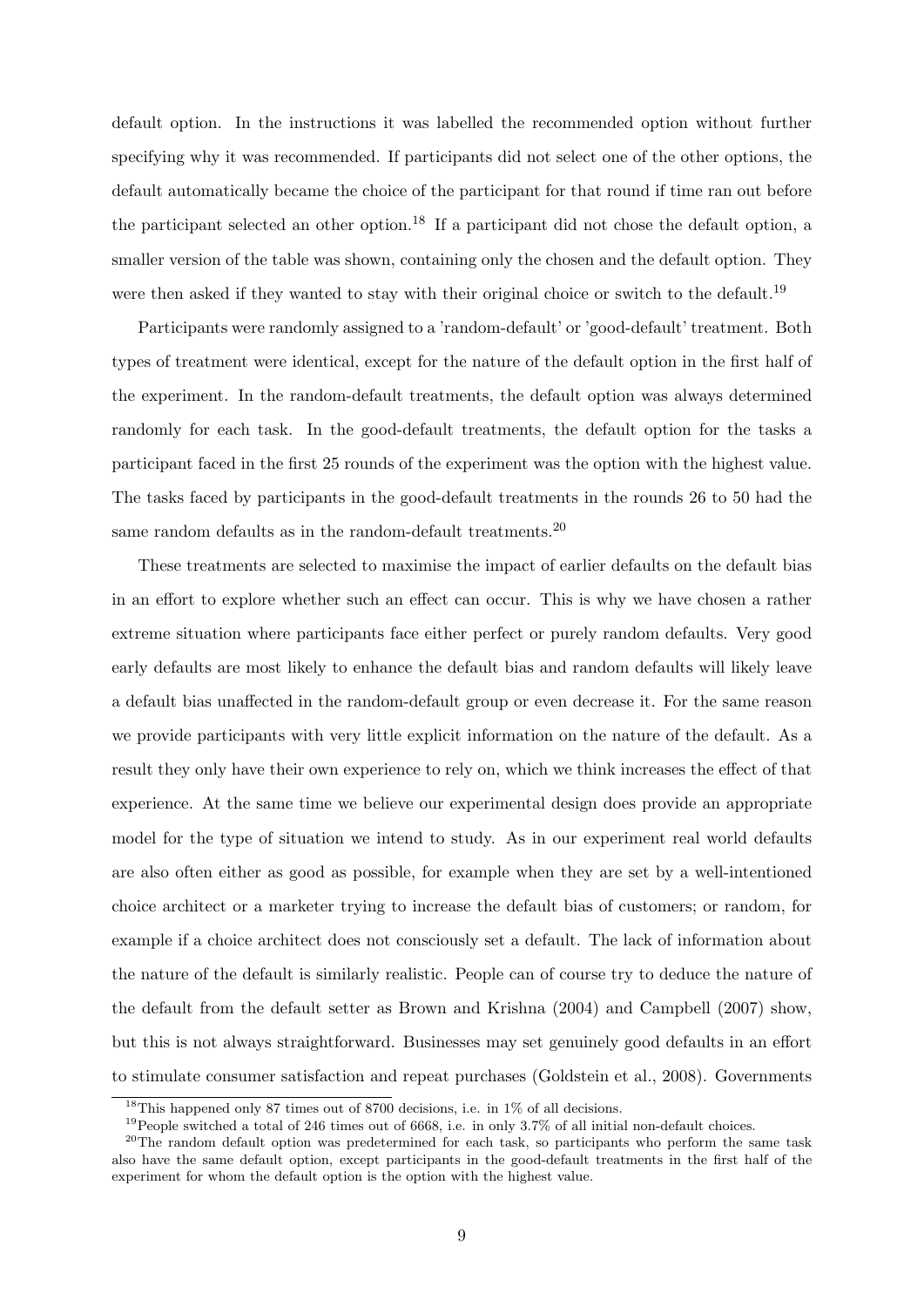have other goals than helping people make better decisions, as is evident in 'nudges' which aim for societal or environmental benefits rather than better individual decisions (e.g. Cabinet Office Behavioural Insights Team, 2011). To model other situations or further examine the way in which different kinds of defaults affect the default bias variations of our design could be applied.

## 1.3 Feedback

The feedback participants receive during the experiment depends on the treatment. In the nofeedback treatments participants receive no pay-off feedback until the end of the experiment, when they learn the value of the option they chose in the round which is randomly selected to determine their payout. Conversely, in the feedback treatments participants are shown the value, in credits, of the option they chose plus separately the time bonus, immediately after each round. Because there is a small waiting time between rounds, participants who only recorded a choice when the decision time runs out also get a chance to see the value of their chosen option.

Thaler and Sunstein (2008, p.79) promote nudges especially for decisions "for which [people] do not get prompt feedback". Indeed in many decision situations for which a nudge has been proposed important aspects of the value of a chosen option are unknown until far in the future. For example, the health effects of food choices and future consumption possibilities resulting from savings decisions usually do not become clear until many years later. In other cases where nudges have been proposed there is some feedback about the value of a chosen option, but this feedback is very noisy so it takes a lot of experience to learn the expected value of an option. This is the case with, for example, insurance and investment decisions. In decision situations with noisy and/or delayed feedback a decision maker faces many similar decisions before the true value of a chosen option becomes clear. To model the effect of a good-default on subsequent decisions in such situations it therefore seems most appropriate not to provide participants with feedback about the quality of their decisions, as we do in the no-feedback treatments.

No-feedback is representative of most situations in which people are nudged, but it is less representative of many situations where marketers set defaults, particularly for situations in which you repeatedly purchase from the same supplier.<sup>21</sup> If you bought the flight suggested by

 $21$ For purchase decisions which require several separate consecutive decisions (e.g. buying a plane ticket, a computer, or a car) and therefore allow for consecutive defaults, it does hold that you do not receive feedback about the quality of of your decision before facing later defaults. The same is true for defaults for commercial products which have the same characteristics as the products for which nudges have been proposed, e.g. insurance.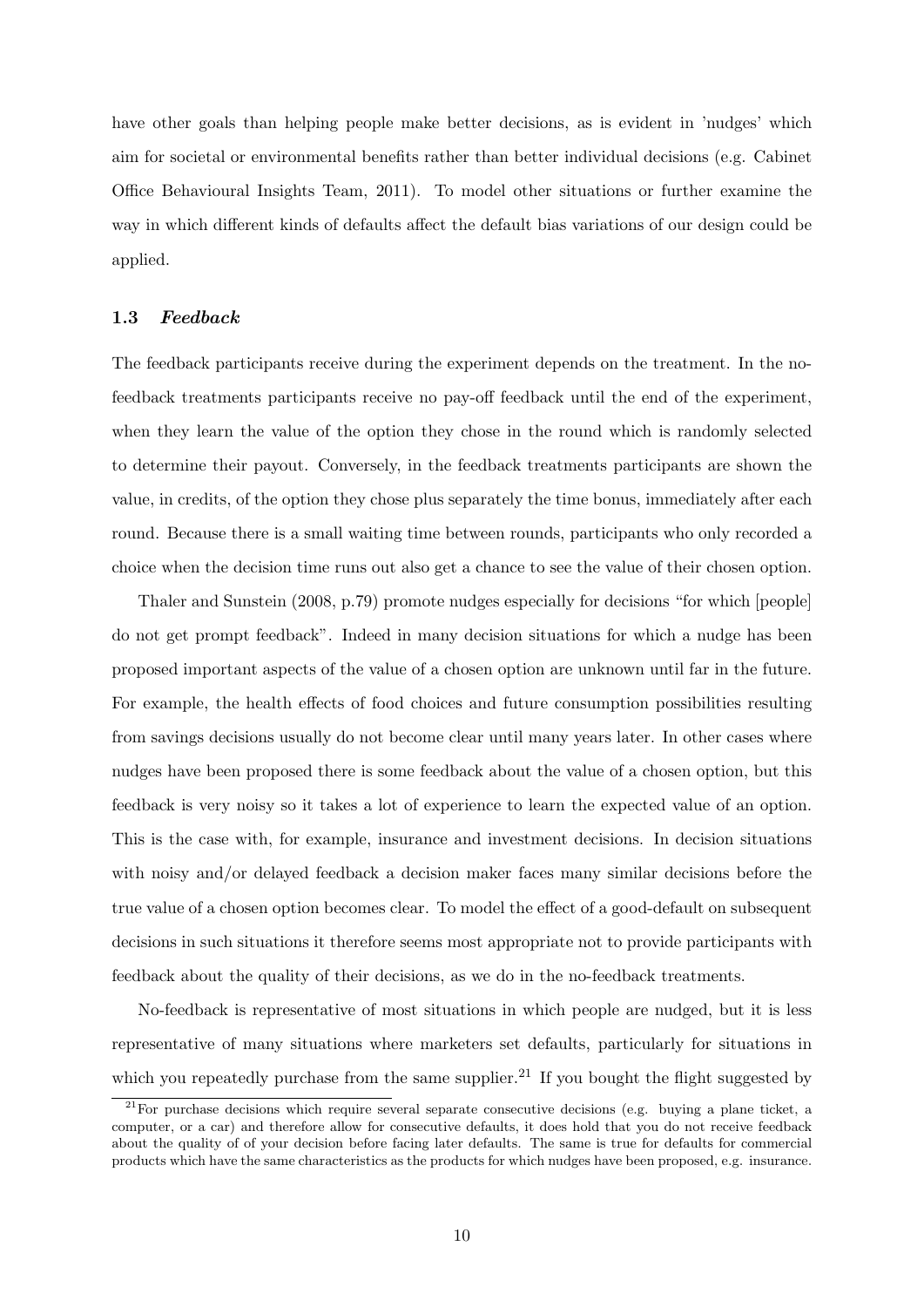a search engine, a car with the standard options, or a computer with default settings, you will soon find out what the pay-off of your choice is. Our treatments with feedback more closely resemble such situations.

Besides being representative of different types of situations in which people face defaults in real life, comparing the effect of a good default on subsequent decisions in situations with and without feedback may also reveal something about the reasons why earlier defaults affect decisions. Assuming that having received a good defaults increases the default bias, a first thing that might be revealed is whether the increased default bias is caused by either a conscious decision to trust the default rather than rely on your own decisions, or a less conscious increased attraction to the default option. A second thing that comparing treatments with and without feedback can reveal is the interaction between the nature of the default and the quality of decisions. In feedback treatments participants can evaluate the quality of their decisions.<sup>22</sup> It is possible that this reduces reliance on the default, perhaps only in the random-default treatment, in which case it could lead to a stronger effect of having been nudged.

## 2 Results

A total of 174 participants participated in the experiment, 44 in both treatments with feedback and 43 in both treatments without feedback.<sup>23</sup> Eighty eight participants were male and 113 were economics or business students. On average the sessions lasted about an hour and the average earnings were 19.25 Euro.

The results from the random-default treatments show that the task fulfils the criteria listed in section 1.1: difficult but not impossible and with limited opportunities to learn how to select a good option. In the random-default treatments participants on average chose an option with a value of approximately 174, with or without feedback. That means they managed to realise around 25% of the difference in expected value between picking a random option (155.75) and always picking the best option (226.96). Without feedback we find no learning effect, but with feedback there is some evidence for learning. A regression using data from the random-default

 $^{22}$ Because participants only receive feedback about the value of the chosen option and not about the value of the other options they cannot be sure whether they made a good or a bad decision, but the value of an option, especially relative to the value of the chosen option in other rounds, does give an indication of the quality of a decision.

 $^{23}$ We aimed to recruit 50 participants per treatment, which we believe is a reasonable number for an individual decision making experiment. Due to slightly lower than expected attendance the number of actual participants is slightly lower.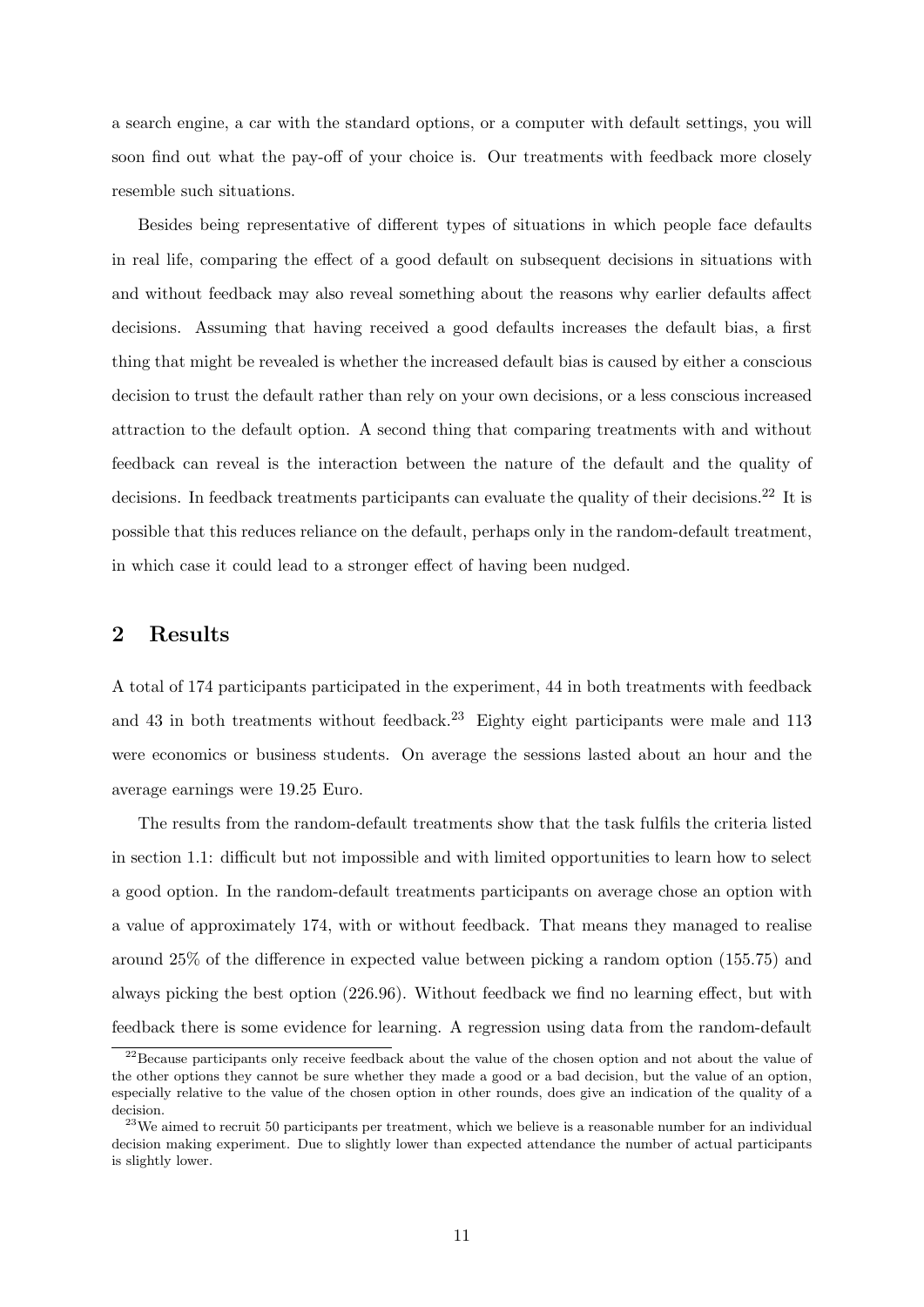treatment with feedback of the value of the chosen option on the number of the round, with task fixed effects and standard errors clustered at the individual level reveals that the round has significant positive effect ( $p < 0.0001$ ).<sup>24</sup>

To examine the effect of a good default on subsequent decisions we examine the behaviour of participants in the second half of the experiment where participants in good-default and random-default treatments face the same choice tasks and the same (random) defaults. We first test whether receiving a nudge in the form of a good default increases the default bias. After showing that this is indeed the case, we explore whether experiencing good defaults affects the quality of subsequent decisions, either through an increased default bias, or for other reasons. Lastly we present a behavioural model which captures the elements of our data that cannot be explained by existing models. All reported non-parametric tests are two-sided and performed at the individual level. Regressions use decisions as the unit of observation and cluster standard errors by individual.

## 2.1 Default Bias

Our main hypothesis is that participants who have faced a good default in the past exhibit a stronger default bias. As table 1 shows this was indeed the case for both the treatments with and without feedback. In the second half of the experiment participants in the good-default treatments were on average 11.6 and 18.2 percentage points more likely to pick the default than participants in the random-default group in the treatments without and with feedback respectively, even though they faced the exact same defaults. Furthermore, as figure 2 shows, the stronger default bias for nudged participants persists throughout the second half of the experiment.

Notice also the sharp decline of default choices for good-default participants after round 25. This decline is especially rapid in the good-default treatment without feedback, from 70% in round 25 to 36% in round 26 (Wilcoxon p= 0.0014) and from 73% in rounds 21-25 to 44% in rounds 26-30 (Wilcoxon  $p < 0.0001$ ). In the good-default treatment with feedback the decline takes somewhat longer. The drop between rounds 25 and 26 is only 14% points, from 86% to 72% and not significant at conventional levels (Wilcoxon p= 0.1138). However it does drop to  $47\%$  in round  $27$  (Wilcoxon p= 0.0164 compared to round 25). When comparing rounds

 $24$ Feedback random-default treatment participants did however start out picking a somewhat worse option than no-feedback random-default treatment participants and actually perform somewhat worse in the first half of the experiment en somewhat better in the second half, see table 2.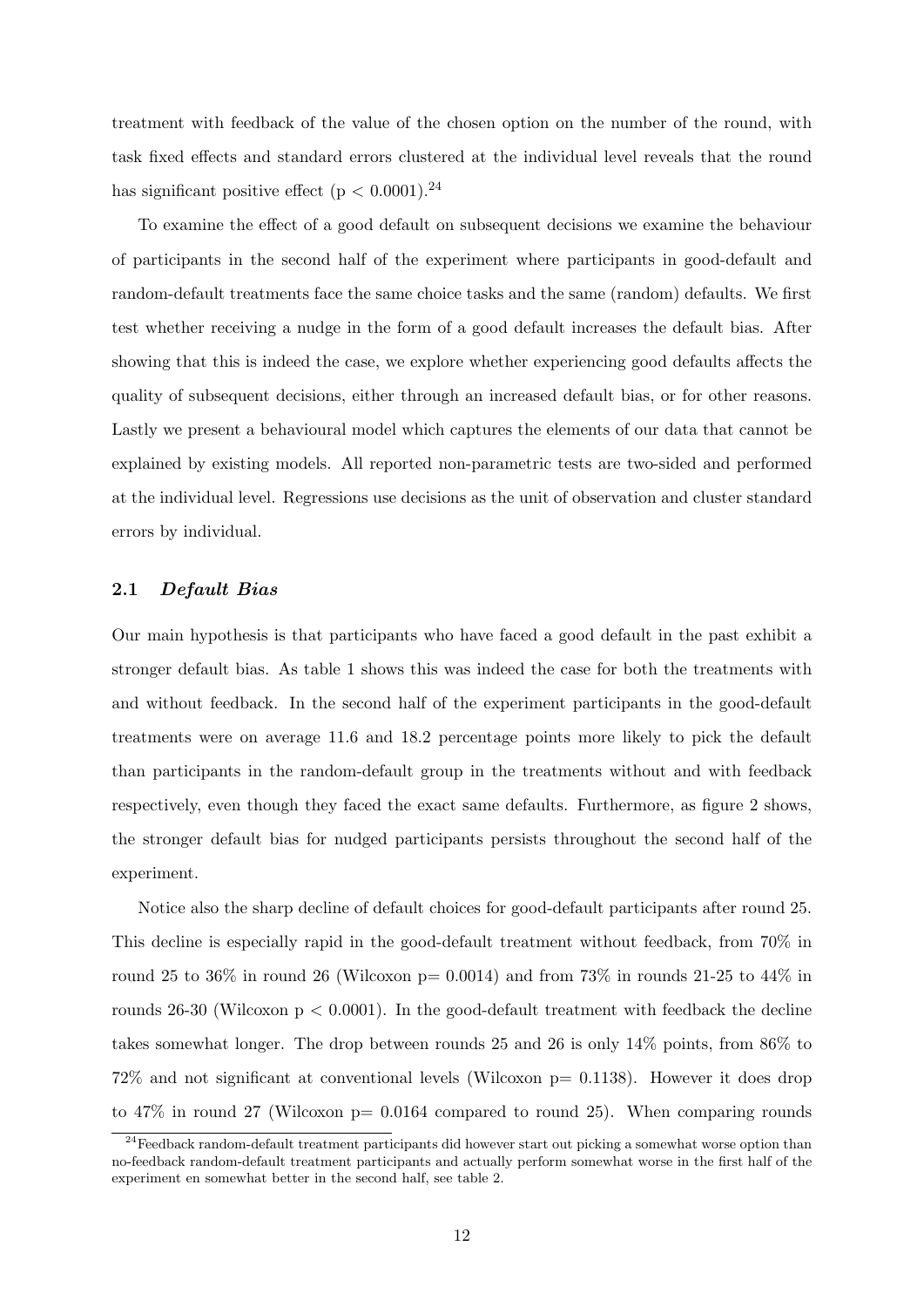21-25 to 26-30 the drop is very clear, from  $82\%$  to  $56\%$  (Wilcoxon p $< 0.0001$ ). Eventually the decline in default choices for good-default participants is significantly larger with feedback than without: comparing default choices in rounds 21-25 to those in rounds 41-50 we find a drop from 73.2% to 49.3% without feedback and from 81.9% to 44.9% with feedback (Mann-Whitney  $p= 0.0225$ ).

Clearly participants in neither of the good-default treatments simply continue to choose the default at the same rate as they did in the first half. This suggests that, although good-default participants choose the default relatively more often than random-default group participants, they do realise that the default option is not as good as it was in the first 25 rounds. Figure 3 supports this story at the individual level. The greater average reliance on the default is not caused by a small number of good-default treatment participants who have learned to blindly follow the default. Rather the whole distribution of default choices is shifted to the right suggesting that having faced a good-default makes many participants somewhat more likely to choose the default rather than some participants rely heavily on the default while leaving others unaffected.

|                          | random-default | good-default | Mann-Whitney p |
|--------------------------|----------------|--------------|----------------|
| first half, no-feedback  | $30.0\%$       | 65.3%        | < 0.0001       |
| first half, feedback     | 28.3%          | 73.0%        | < 0.0001       |
| Mann-Whitney p           | 0.7944         | 0.0205       |                |
| second half, no-feedback | 33.9%          | 45.5%        | 0.0039         |
| second half, feedback    | 26.3%          | 44.5%        | < 0.0001       |
| Mann-Whitney p           | 0.0401         | 0.8781       |                |

Table 1: Percentage of Default Choices in Each Half of the Experiment.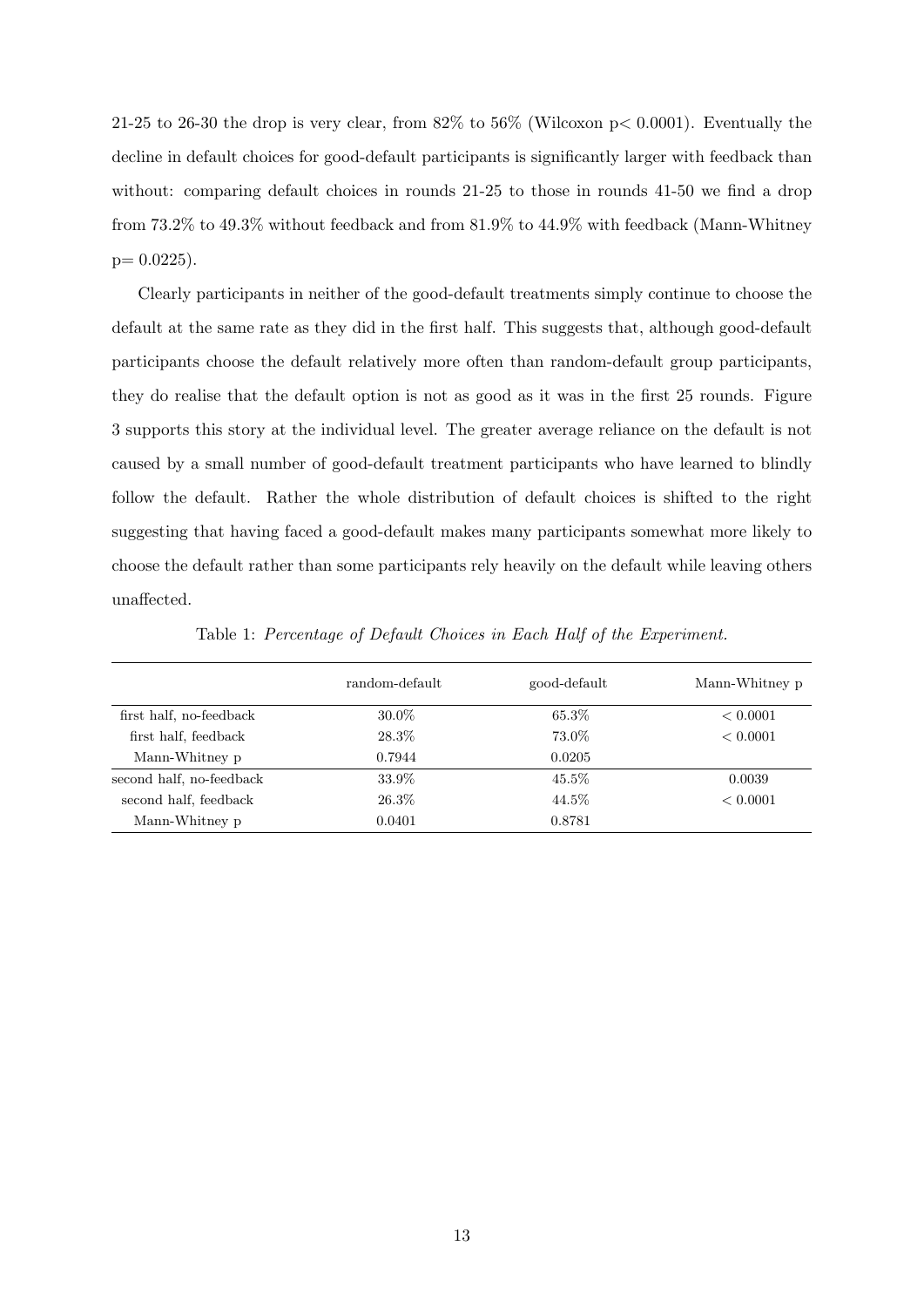Figure 2: Average Proportion of Default Choices per 5 Round Intervals by Treatment



Figure 3: Smoothed Density of Participants' Tendency to Choose the Default Option in the Second Half by Treatment



The difference in the likelihood of default choices between treatments in the first half provides further evidence that reinforcement of the default bias is a cause of the treatment effect. Even in the random-default treatments participants chose the default more often than the 16.7% expected without a default bias (Wilcoxon p< 0.001), but good-default participants were significantly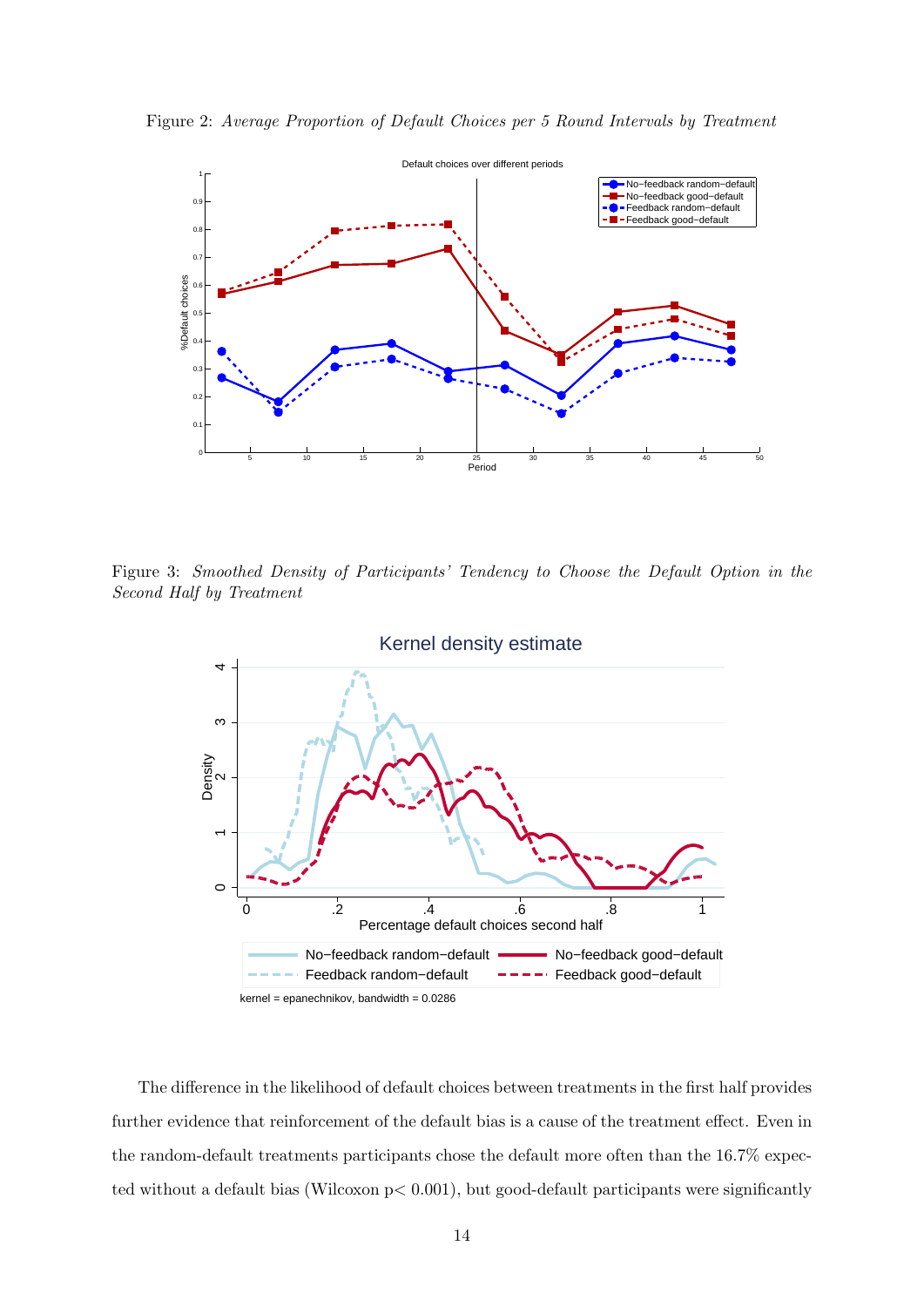more likely to do so (Mann-Whitney  $p < 0.001$  in both random-default treatments). This in itself does not provide evidence for a stronger default bias in the first half of the good-default treatment. Participants may also have chosen the default more often in the good-default treatment because it was the best option which they would have chosen anyway, regardless of it being the default or not. However we find that in the first half participants in the good-default treatments were more likely to choose the default than participants in the random-default treatments were to choose either the default or the best option ( $65\%$  vs.  $57\%$ , Mann-Whitney p= 0.0025 without feedback and 73% vs. 53.8%, Mann-Whitney  $p < 0.0001$  with feedback).

The linear probability regression reported in table 2 explores the difference between gooddefault and random-default, and feedback and no-feeback treatments further. This regression controls for task and round fixed effects, several demographic variables, high school maths level and grade as a proxy of skill, and time used in the first round as a proxy of effort. As time spent can be influenced by the treatment we take the time spent during the first round as an exogenous proxy for effort.<sup>25</sup> The regression confirms that having been exposed to good defaults increases the likelihood of choosing the default. The presence of explicit feedback decreases the likelihood of second half default choices but only significantly so for random-default-treatment participants.<sup>26</sup> The effect of having been nudged with good suggestions may be a little larger if participants receive feedback, but this difference is far from significant. The regression further shows that participants who take longer to make their decision choose the default less often, but the interaction between time used in the first round and the good-default treatment indication shows that such participants do not exhibit a significantly weaker treatment effect.

<sup>&</sup>lt;sup>25</sup>Time spent in the first round strongly correlates with time spent in later rounds (Spearman correlation coefficient is 0.3172 and  $p<0.001$ ) Using time spent in the entire experiment or only the second half yields the same qualitative results. Time used in the first round might have been influenced by the treatment (good-default vs random-default) but a Mann-Whitney test shows that this is not the case (p= 0.5804 for the non-feedback treatments and p= 0.1537 for the feedback treatments).

 $^{26}$ A regression without the good-default-feedback interaction estimates a feedback coefficient of  $-.0474444$  with a p-value of 0.111, furthermore testing whether the sum of the feedback and good-default-feedback interaction coefficient from the regression of table 2 is different from zero (using an F-test) gives a p-value of 0.6653).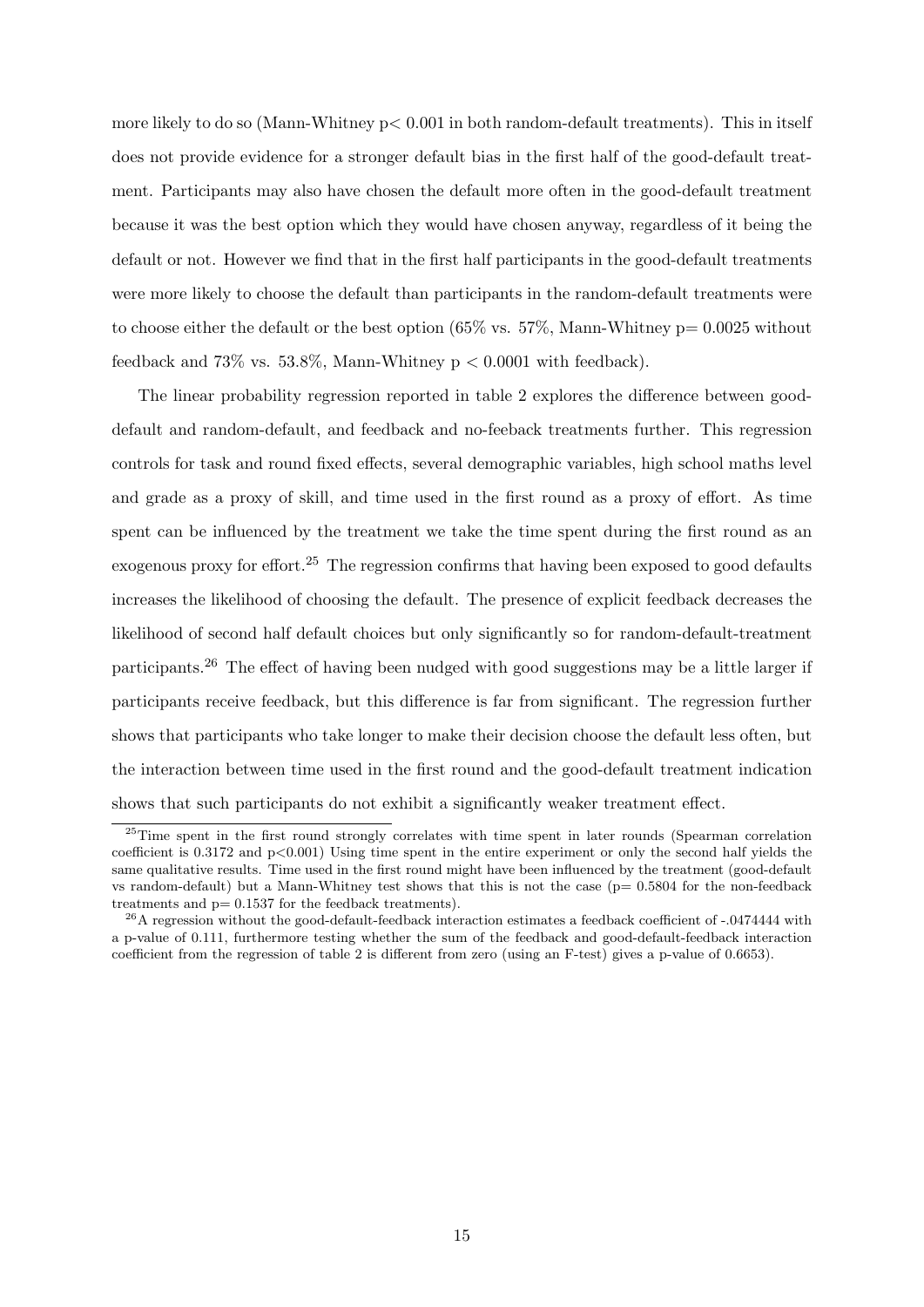| Dependent variable: choice equals the default option, second half only | Coefficient     | p-value |
|------------------------------------------------------------------------|-----------------|---------|
|                                                                        |                 |         |
| good-default                                                           | 0.133(0.044)    | 0.003   |
| feedback                                                               | $-0.076(0.035)$ | 0.030   |
| good-default feedback interaction                                      | 0.056(0.056)    | 0.319   |
| time used in first round <sup><math>a</math></sup>                     | $-0.003(0.002)$ | 0.032   |
| good-default x time used in the first round <sup><math>a</math></sup>  | $-0.000(0.003)$ | 0.910   |
| male                                                                   | $-0.034(0.030)$ | 0.268   |
| age                                                                    | 0.001(0.000)    | 0.029   |
| studies economics                                                      | 0.027(0.032)    | 0.409   |
| Dutch                                                                  | 0.074(0.036)    | 0.040   |
| maths grade                                                            | $-0.002(0.007)$ | 0.814   |
| maths level                                                            | $-0.022(0.043)$ | 0.614   |

Table 2: Linear Probability Regression: Interaction Between Effort and the Treatment Effect

Remarks: Standard errors used to calculate the p-values are clustered at the individual level. Task and round fixed effects are included in addition to the controls listed in the table. We also included a dummy variable for 11 participants who did not state their age and/or gender, so their choices could be included in the regression. The coefficients for gender and age are relevant for the other participants who did state their age and/or gender. Standard errors are between brackets. <sup>a</sup>The variable 'time used in the first round' was normalised to have mean zero before interacting it with the treatment dummy to facilitate interpretation of the coefficient on the uninteracted treatment dummy.

Figure 2 also shows that the tendency to choose the default increases for good-default participants during the first 25 rounds, from an average of 57% (58%) default choices in the first five rounds, to 73% (82%) default choices in rounds 21-25 for the good-default treatment without (with) feedback. Linear regressions with task fixed effects confirm this positive trend both with and without feedback  $(p<0.001)$ . A linear regression using data from good-default treatments with and without feedback including an interaction between feedback and rounds reveals that the trend is somewhat stronger with feedback ( $p= 0.026$ ). Without feedback there is no significant trend for random-default group participants in the first half. With feedback random-default group participants did become significantly less likely to choose the default in the first half of the experiment ( $p= 0.005$ ). This negative trend is also present in the feedbackgood-default treatment in the second half of the experiment  $(p= 0.001)$ . No other treatment exhibits a trend in the second half of the experiment. We therefore conclude that good-default participants' default bias was reinforced during the first half of the experiment, both with and without the presence of feedback. Feedback participants who receive random defaults do slightly reduce their default bias, also if they have received good defaults before. However, a significant default bias remains and the increase in the default bias caused by having received good defaults does not disappear.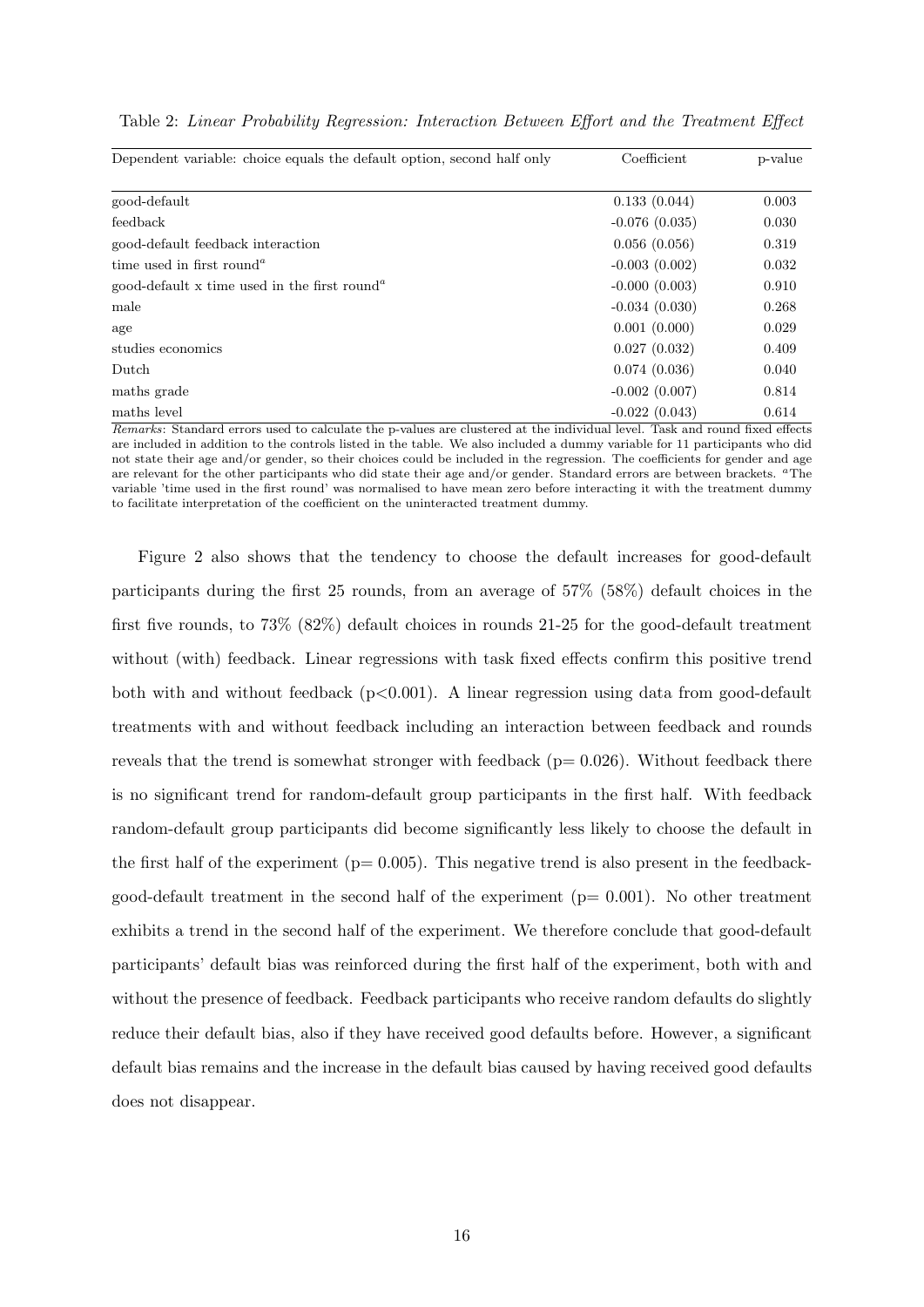## 2.2 Performance

Nudging participants with good defaults clearly reinforces their default bias but does this also hurt their performance in this experimental task? To answer this question we use the value of the chosen option as a performance measure. Table 3 shows that in the second half of the experiment, when all participants faced the same random defaults, participants in the randomdefault treatments chose a better option than those in the good-default treatments, independent of whether they received feedback or not. In the treatments without feedback the difference is 5.7 points, or just over 1/3 of a standard deviation; with feedback the difference is 8.8 points, or about 2/3 of a standard deviation. This means that whereas random-default participants managed to realise 28.8% of the difference in expected value between picking a random option and picking the best option without feedback and 30% with feedback, participants in the good-default treatment realised only 18.7% of this difference without feedback and 17.6% with feedback. By this measure good-default participants performed 29.9% worse without feedback and 41.2% worse with feedback. As table 3 shows this difference is strongly significant with feedback and marginally significant without.<sup>27</sup>

The regression in table 4 below, which pools the data from all four treatments, confirms the treatment effect on performance. This regression controls for round and task fixed effects, several demographic variables, high school maths level and grade as a proxy of skill, and time used in the first round as a proxy of effort. Controlling for these variables in the regression, the treatment effect of the default becomes significant at a 5% level in the no-feedback treatment. The effect of the default may be somewhat larger in the feedback treatment, but, as with the treatment effect on default choice, the difference is far from significant.<sup>28</sup>

 $27$ Despite signs of hurting performance when the good default disappears in the second half, there is a strong direct effect of the good first half defaults on performance in the first half where good-default participants realise 50.2% and 55.3% of the difference in expected value between picking a random option and always picking the best option without and with feedback respectively. As table 3 shows this is significantly better than the performance of the random-default treatments.

<sup>&</sup>lt;sup>28</sup>As can be seen in table 4, we find an unhypothesised, but significant gender effect. However, including an interaction term between gender and treatment in the regression of table 4 shows that the treatment effect is not significantly different for men and women  $(p= 0.578)$ .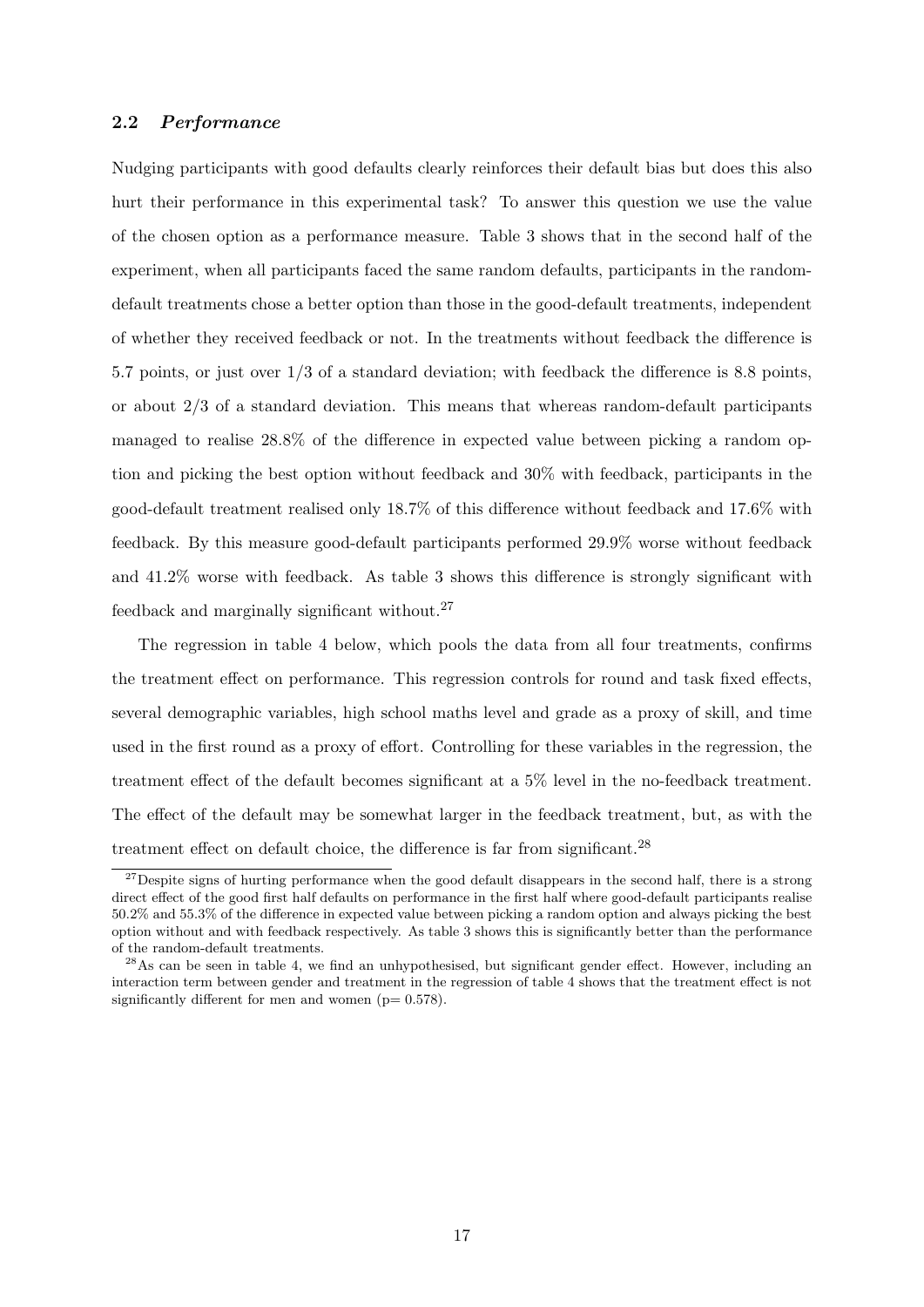|                                                                                                                        | random-default Treatment | good-default Treatment | Mann-Whitney p |
|------------------------------------------------------------------------------------------------------------------------|--------------------------|------------------------|----------------|
| first half, no feedback                                                                                                | 173.0 (14.1)             | 191.5(11.6)            | 0.0000         |
| first half, feedback                                                                                                   | 170.0(9.7)               | 195.1(13.6)            | 0.0000         |
| Mann-Whitney p                                                                                                         | 0.0739                   | 0.0618                 |                |
| second half, no feedback                                                                                               | 174.8(15.1)              | 169.1(17.5)            | 0.081          |
| second half, feedback                                                                                                  | 177.1(9.0)               | 168.3(12.4)            | 0.0008         |
| Mann-Whitney p                                                                                                         | 0.9898                   | 0.3043                 |                |
| <b>Printed Printed Printed Printed Printed Printed Printed Printed Printed Printed Printed Printed Printed Printed</b> |                          |                        |                |

#### Table 3: Average Value of the Chosen Options

Remarks: Standard deviations reported between brackets.

| Dependent variable: value of the chosen<br>option in the second half of the experiment | Coefficient     | p-value |
|----------------------------------------------------------------------------------------|-----------------|---------|
| good-default                                                                           | $-6.528(3.035)$ | 0.033   |
| feedback                                                                               | 3.407(2.530)    | 0.180   |
| good-default feedback interaction                                                      | $-2.167(3.815)$ | 0.571   |
| time used in first round <sup><math>a</math></sup>                                     | 0.370(0.129)    | 0.005   |
| good-default x time used in the first round <sup><math>a</math></sup>                  | $-0.022(0.182)$ | 0.902   |
| male                                                                                   | 7.090(2.047)    | 0.001   |
| age                                                                                    | 0.014(0.018)    | 0.455   |
| studies economics or business                                                          | 0.018(2.110)    | 0.993   |
| Dutch                                                                                  | $-3.187(2.458)$ | 0.196   |
| maths grade                                                                            | 0.065(0.497)    | 0.896   |
| maths level                                                                            | 2.164(2.626)    | 0.411   |

## Table 4: Regression: Treatment Effect on Performance

Remarks: Standard errors used to calculate the p-values are clustered at the individual level. Task and round fixed effects are included in addition to the controls listed in the table. We also included a dummy variable for 11 participants who did not state their age and/or gender, so their choices could be included in the regression. The coefficients for gender and age are relevant for the other participants who did state their age and/or gender. Standard errors are between brackets. <sup>a</sup>The variable 'time used in the first round' was normalised to have mean zero before interacting it with the treatment dummy to facilitate interpretation of the coefficient on the uninteracted treatment dummy.

The regression in table 4 shows that our proxy for effort, time used in the first round, predicts participants' performance in the second half. At the same time it might be the case that experiencing a good default, or the higher expected earnings it brings, affects the time and/or effort required to make decisions or participants' willingness to spend time and effort on the task, and perhaps through that channel performance and/or their inclination to choose the default.<sup>29</sup> This effect could run in both directions. The fact that participants in the gooddefault treatment got used to helpful defaults and high (expected) earnings could have made them unwilling to expand effort later on, or prevented them from learning how to make a good decision themselves.<sup>30</sup> However, Abeler et al. (2011) show that the effect could also run in the

 $29$ Caplin and Martin (2013) find that participants who know they face better defaults indeed spend less time to make a decision.

 $30$ Carlin et al.'s (2013) model shows this reduced incentive to learn can also hurt others when acquired knowledge can spread through the population.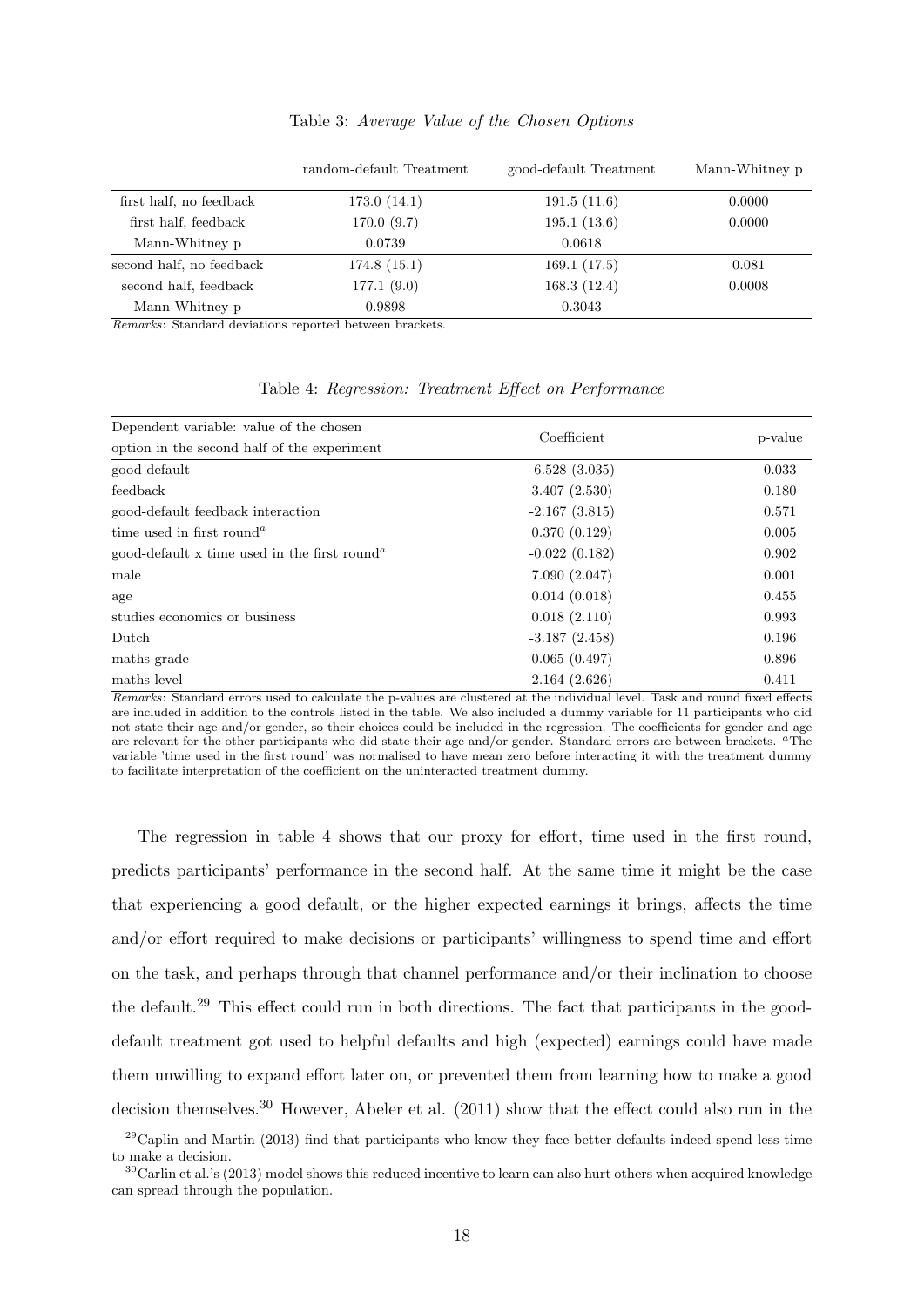opposite direction. In their experiment participants were either paid a predetermined amount, or their earnings from a task. They found that participants for whom the predetermined amount was higher spent more effort on the task, presumably to prevent the disappointment from getting a lower amount when the task is paid out. Because only one round is paid out in our experiment these results suggests that higher earnings if a round from the first half is paid out should lead to increased effort in the second half. As good-default participants chose better options in the first half this should increase their effort in the second half. We therefore study the time participants took to make decisions during the second half of the experiment.

Without feedback participants in the good-default treatment spend on average slightly less time in the second half of the experiment than participants in the random-default treatment: 18.3 versus 19.1 seconds. Without feedback time spend was similar with good or random defaults: 14.5 seconds versus 14.7 seconds. Both of these differences are far from significant (Mann-Whitney test  $p= 0.81$  for the no-feedback treatments and  $p= 0.77$  for the feedback treatments). Given that we find no treatment effect on our proxy of effort we do not think a difference in effort drives our results. Furthermore, the findings of Abeler et al. suggest that more effort by good-default participants is also a likely scenario, which would mean that if there is a treatment effect on effort our results would be a conservative estimate.

Effort might however interact with the treatment effect in another way. If participants who put more effort into the task are more likely to make their own choice and ignore the default, we would expect the treatment to affect them less. If that is the case the treatment effect on the likelihood of default choices would be significantly smaller for this group. However, tables 2 and 4 show that this is not the case. The interaction effect of the treatment with our measure of effort inclination, time taken in the first round, has no significant effect on either the likelihood to choose the default or on the performance in the second half of the experiment.

### 2.3 Behavioural Model

If we roughly summarise the choice behaviour of the participants in our experiment, we observe the following main patterns:

- 1. Less than optimal, but better than random choices.
- 2. A clear and persistent tendency to choose the default over other options even in the random-default treatment where the default is random.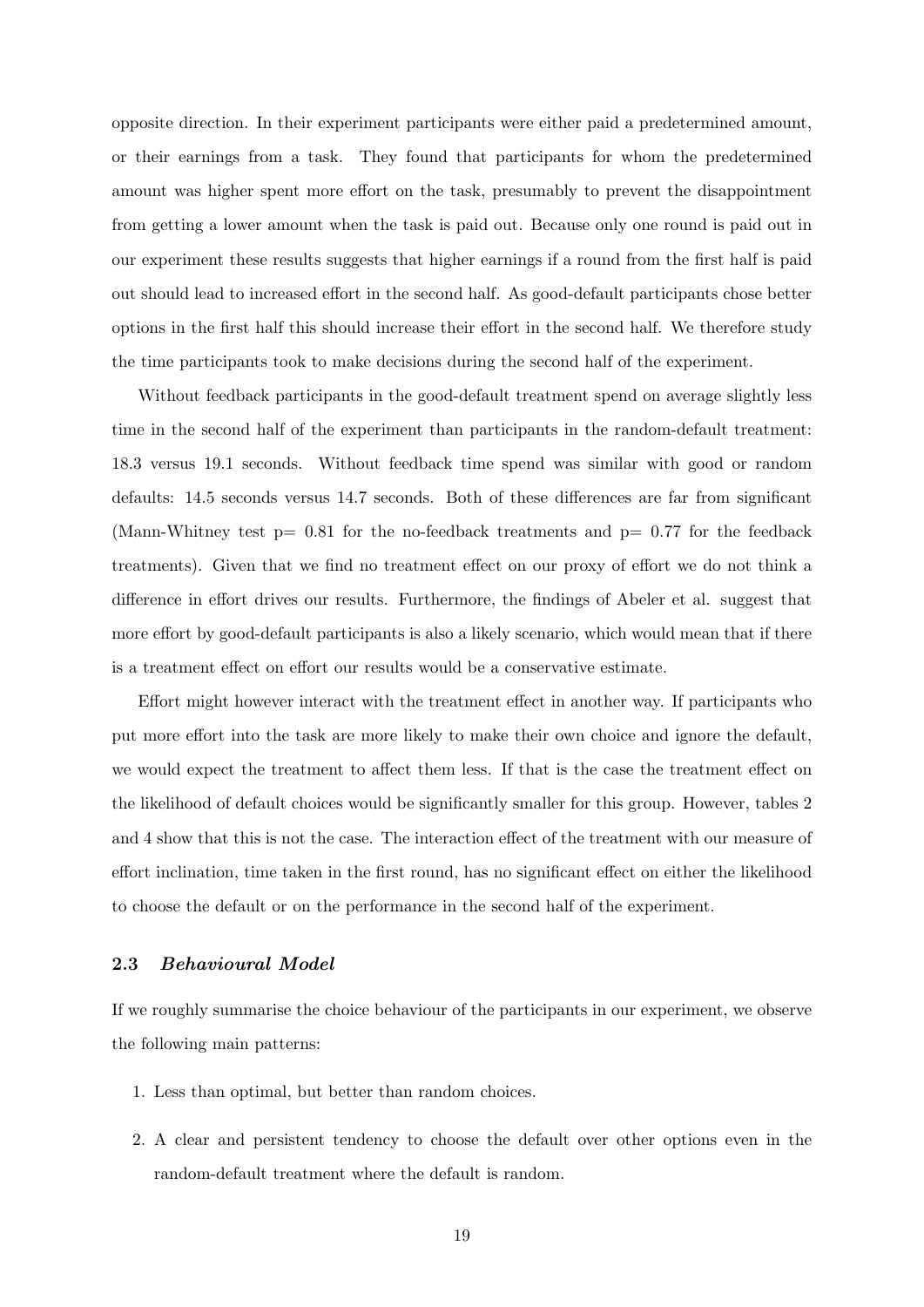- 3. This default bias reduces over the course of the experiment when random-default group participants receive feedback, but not when there is no feedback.
- 4. Participants in the good-default treatment come to choose the default more and more often during the first 25 rounds, even when they do not receive explicit feedback regarding the value of the chosen option, which they could use to learn that the default is a good choice.
- 5. This increase in the default bias for good-default participants is stronger with feedback.
- 6. There is a sharp drop in default choices after round 25 for the good-default treatments with and without feedback.
- 7. This drop is less fast, but eventually larger, with than without feedback.
- 8. Despite this drop good-default participants show a substantially higher default bias in the second half than the random-default group in both the no-feedback and feedback treatments, which is the main result of the experiment.

In this section we present a behavioural model that can capture all these patterns in the data: a noisy response model combined with an effect we call "choice reinforcement" and the possibility for reinforcement learning (see e.g. Erev and Roth, 1998). Choice reinforcement here means that the attraction of an option increases after one has chosen it and decreases when one has not chosen it.<sup>31</sup> Besides such choice reinforcement participants' choices can also be affected by a more explicit learning process about the relative value of default and non-default options. We model this by reinforcement learning. The main idea of reinforcement learning is that participants' expectations of (only) the values of chosen options are updated, based on the experienced pay-off. In the feedback treatments participants receive explicit feedback about the value of their chosen option, so reinforcement learning is more plausible in those treatments. For this reason the model only incorporates reinforcement learning in those treatments. In contrast to reinforcement learning, choice reinforcement does not need any specific performance feedback so the model allows for this effect to occur in all treatments.

We want to mention here that although the model only incorporates reinforcement learning in the treatments with feedback, we do not mean to imply that there is potentially no learning happening in the no feedback treatment. The acquaintance with the task could help participants

 $31$ One way to see the reinforcement is that people remember and value their own past evaluation effort that has led to previous choices.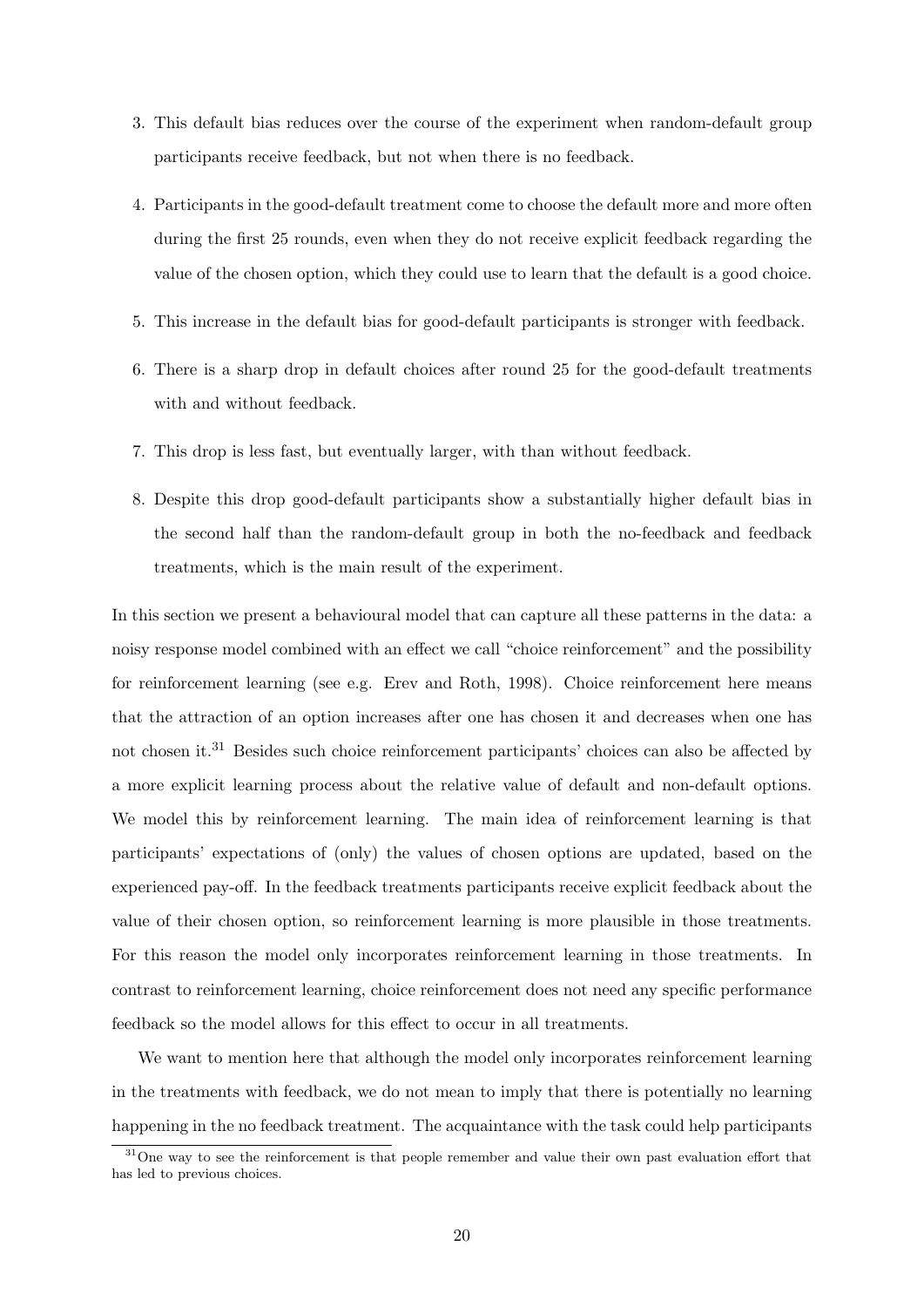recognise over time how high-valued options look like. Even when participants are not able to check their chosen score via explicit feedback, they might still be able to figure this out by their own estimation. This 'learning without explicit feedback' could possibly resemble the structure of reinforcement learning, as the option a participant chose might very well be the option the participant studied most closely. However, the effect is likely to be (far) weaker without explicit feedback and later in this section we will present some results which indeed suggest that choice dynamics following a reinforcement-learning pattern are hardly present in the no-feedback treatments. Nevertheless it is important to consider this when interpreting the parameters of the model because the choice reinforcement part of the model may capture the reinforcement learning that does occur in the no-feedback treatments and as a consequence the model may underestimate the importance of reinforcement learning.

The model works as follows: Each round for each participant the probability that an option  $i$  is chosen is given by:

$$
P\left(\text{option } i \text{ is chosen}\right) = \frac{\alpha_i \cdot e^{\lambda \cdot \left(\pi_i + \mathbf{1}_{\text{option } i \text{ is the default }} \cdot \left(\pi_d^R - \pi_{\neg d}^R\right)\right)}}{\sum_{j=1}^6 \alpha_j \cdot e^{\lambda \cdot \left(\pi_j + \mathbf{1}_{\text{option } j \text{ is the default }} \cdot \left(\pi_d^R - \pi_{\neg d}^R\right)\right)}}
$$

Here  $\lambda$  is the rationality parameter and  $\pi_i$  is the value of option *i*. Choice reinforcement is incorporated into the model via the  $\alpha$ -parameters.  $\alpha_i$  is the attraction that an option has for a participant in a given round. In every round and for every participant  $\sum_{i=1}^{6} \alpha_i = 1$ , so that  $\alpha_i$  can be seen as the weight, or attention that an option gets in a participants' choice deliberation. We distinguish only between default and non-default choices. So, for example, if option  $i$  is the default in one round and  $\alpha_i$  has a value of  $\frac{1}{3}$ , all other  $\alpha_j$ 's will have a value of  $\frac{1-\frac{1}{3}}{5}=\frac{2}{15}$ . the default in one round and  $\alpha_i$  has a value of  $\frac{1}{3}$ , all other  $\alpha_j$ 's will have a value of  $\frac{1-\frac{1}{3}}{5} = \frac{2}{15}$ .<br>The choice reinforcement of the default in this model is based on participants´ past choices i the following way. After a default choice the default attraction becomes:  $\alpha_{d,t+1} = \alpha_{d,t}^{\delta}$ , where  $\delta \leq 1$  is the reinforcement parameter. The attraction parameters for the non-default choices in round  $t + 1$  are set at  $\alpha_{j \neq d,t+1} = \frac{1-\alpha_{d,t+1}}{5}$  $\frac{d_i t+1}{5}$ . If a non-default choice i is made in round t,  $\alpha_{d,t+1} = \alpha_{d,t} \cdot \frac{1-\alpha_{j \neq d,t}^{\delta}}{1-\alpha_{j \neq d,t}}$  and (again)  $\alpha_{j \neq d,t+1} = \frac{1-\alpha_{d,t+1}}{5}$  $\frac{d_i t+1}{5}$ . So, in case of a non-default choice, first the attraction of a not chosen default option is decreased as if the attraction of one of the nondefault choices was choice-reinforced, which would have resulted in multiplying the attraction of each not-chosen option by  $\frac{1-\alpha_{j\neq d,t}^{\delta}}{1-\alpha_{j\neq d,t}}$ . In this case only the attraction of the default option is multiplied by  $\frac{1-\alpha_{j\neq d,t}^{\delta}}{1-\alpha_{j\neq d,t}}$ . Then subsequently, because we only distinguish between the default option and the non-default options, all non-default attractions are set equal to  $\frac{1-\alpha_{d,t+1}}{5}$  such that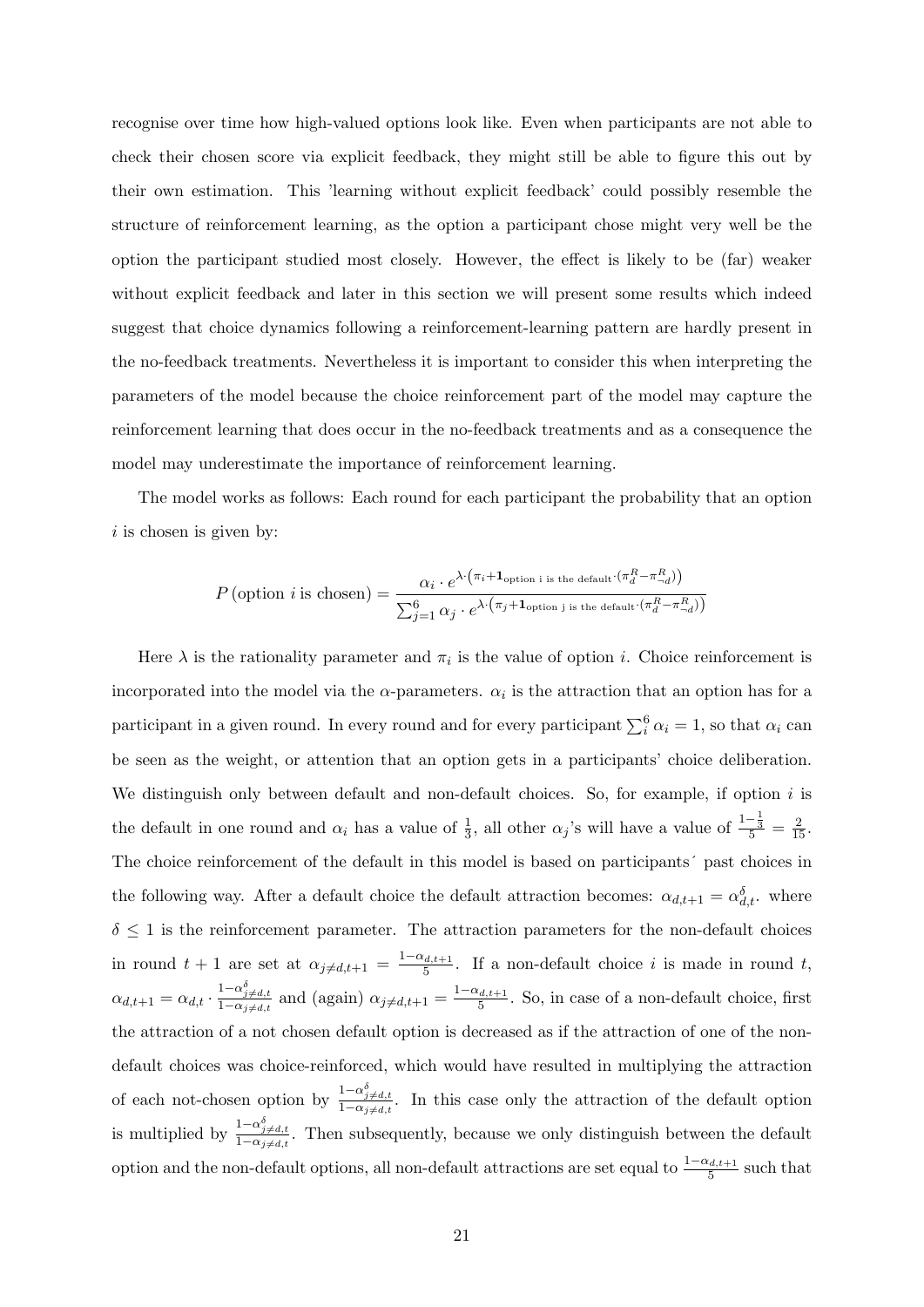again  $\sum_{i=1}^{6} \alpha_i = 1$ . The consequence of this updating mechanism is that after one default choice, the default reinforcement is usually stronger than the de-inforcement of the default attraction after one non-default choice. A picture of how the value of  $\alpha_{d,t}$  changes from one round to the next is given in figure 4.<sup>32</sup> To allow for an inherent default bias the initial attraction of the default,  $\alpha_{d,1}$ , is the third free parameter.

#### Figure 4: Attraction Parameter Dynamics



As explained above the model incorporates reinforcement learning in addition to the choice reinforcement, but only in the feedback treatments where participants receive explicit feedback on the value of their chosen option. We use a simple implementation of reinforcement learning, so we can have a single model that would predict participants' choices both for the treatments with and without feedback. The main intuition of this implementation is that via the pay-off feedback  $\pi_d^R$ , the reinforcement learning estimated average value of choosing a default option, and  $\pi_{\neg d}^R$ , the reinforcement learning estimated average value of choosing a non-default option, are updated. In the first round  $\pi_d^R = \pi_{d}^R = \pi_1$  so there is no inherent "conscious" belief that the default option has a higher value.<sup>33</sup> For the treatments with feedback, each round, the values are updated as follows. After a default choice  $\pi_{d,t+1}^R = \gamma \cdot \pi_{\text{chosen option},t} + (1 - \gamma) \cdot \pi_{d,t}^R$ and  $\pi_{\neg d,t+1}^R = \pi_{\neg d,t}^R$ . After a no-default choice  $\pi_{\neg d,t+1}^R = \gamma \cdot \pi_{\text{chosen option},t} + (1 - \gamma) \cdot \pi_{\neg d,t}^R$  and  $\pi_{d,t+1}^R = \pi_{d,t}^R$ . The parameter  $\gamma$  reflects the intensity of the reinforcement learning. As stated in the no-feedback treatments,  $\pi_d^R$  and  $\pi_{\neg d}^R$  are not updated as participants were given no explicit

<sup>&</sup>lt;sup>32</sup>The figure is based on a value of  $\delta$  equal to 0.9537. This is a value we estimated based on the participant's choice data. See below for more on our estimation procedure.

<sup>33</sup>Although such initial default bias could exist, this would be the same in the feedback and no-feedback treatments, so we capture it with the  $\alpha_{d,1}$  parameter.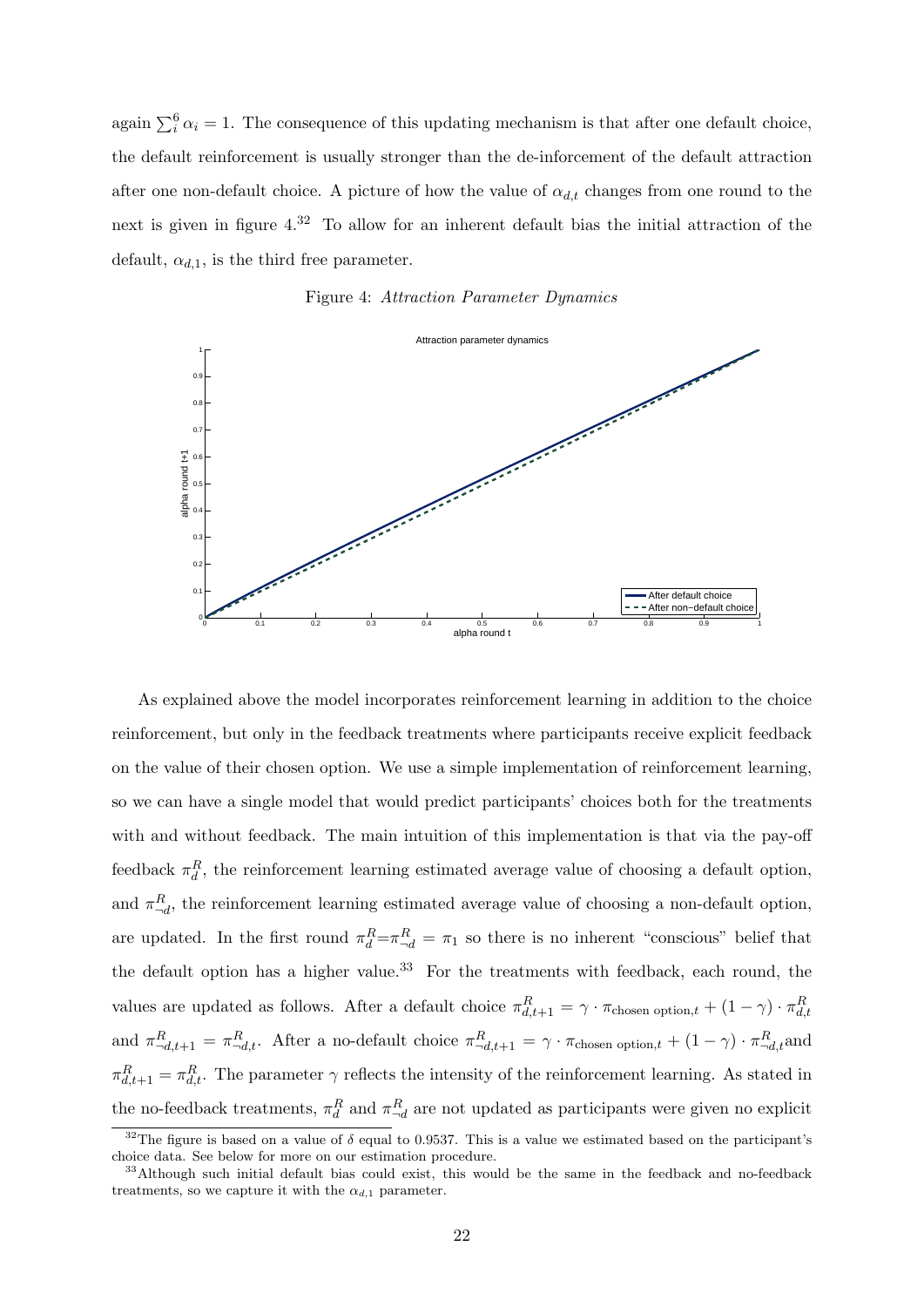information on the pay-off of their chosen option. This means  $\pi_d^R - \pi_{-d}^R$  will always be equal to 0 for the no feedback treatments. We end up with one model that, for given parameters  $\lambda$ ,  $\alpha_{d,1}, \delta, \gamma$ , and  $\pi_1$ , makes choice predictions.

|                      | full model     | Std Noisy Response | Without choice reinforcement | Without reinforcement learning |
|----------------------|----------------|--------------------|------------------------------|--------------------------------|
| $\lambda$            | 1.4714(0.0275) | 1.6358(0.0260)     | 1.4370(0.0270)               | 1.5773(0.0287)                 |
| $\hat{\alpha}_{d,1}$ | 0.2958(0.0086) | $0.167*$           | 0.4139(0.0085)               | 0.2891(0.0079)                 |
| $\hat{\delta}$       | 0.9537(0.0025) | $1 *$              | $1*$                         | 0.9455(0.0023)                 |
| ŵ                    | 0.3044(0.0306) | $0^*$              | 0.1241(0.0135)               | $0^*$                          |
| $\hat{\pi}_1$        | 98.37(10.70)   | $--$ *             | 28.67(9.71)                  | $--$ *                         |
| log L                | $-11616$       | $-13367$           | $-11800$                     | $-11666$                       |

Table 5: Maximum Likelihood Estimation

Remarks: Std errors are in brackets. Parameter values denoted with \* are not estimated, but fixed due to model restrictions. For the estimation we divided all option point totals by 100.

Table 5 shows the parameter estimates and log likelihoods of a maximum likelihood estimation of the five parameters on the data of our experiment. We estimate one model on the combined data of all four treatments. In addition to our full model we present three other models with different restrictions on the estimated parameters. First, because the model we present here is based on the well known logit choice model developed by McFadden  $(1973)^{34}$  we compare our model to that model. Second, to separate the effect of introducing a default bias per se and allowing the default bias to be reinforced we also present a logit noisy choice model without choice reinforcement. Third, to look at the impact of reinforcement learning we estimate a model without the possibility of reinforcement learning. Again, the model's reinforcement learning only has an influence for the part of the observations coming from the treatments with feedback.

All four models estimate a fairly similar rationality parameter,  $\lambda$ . Both the constant and the reinforced default bias models reflect the substantial (initial) default bias observed in both treatments with an estimate of  $\alpha_{d,1}$  that is well above  $\frac{1}{6}$ , but substantially higher if we do not allow for choice reinforcement. The choice reinforcement parameter  $\delta$  is estimated at a level below 1, which indicates positive choice reinforcement. The estimation also gives a positive value for the reinforcement learning intensity parameter  $\gamma$ . Looking at the log-likelihood values of the different models, we see that setting the choice reinforcement parameter  $\delta$  equal to one has a substantial impact on the likelihood score. This impact is larger than that of setting the reinforcement learning parameter  $\gamma$  equal to zero. The estimation of  $\pi_1$  is lower than the average value of a (random) option (156). One explanation for this is that a low value of  $\pi_1$  produces

<sup>34</sup>McKelvey and Palfrey (1995), among others, use this model.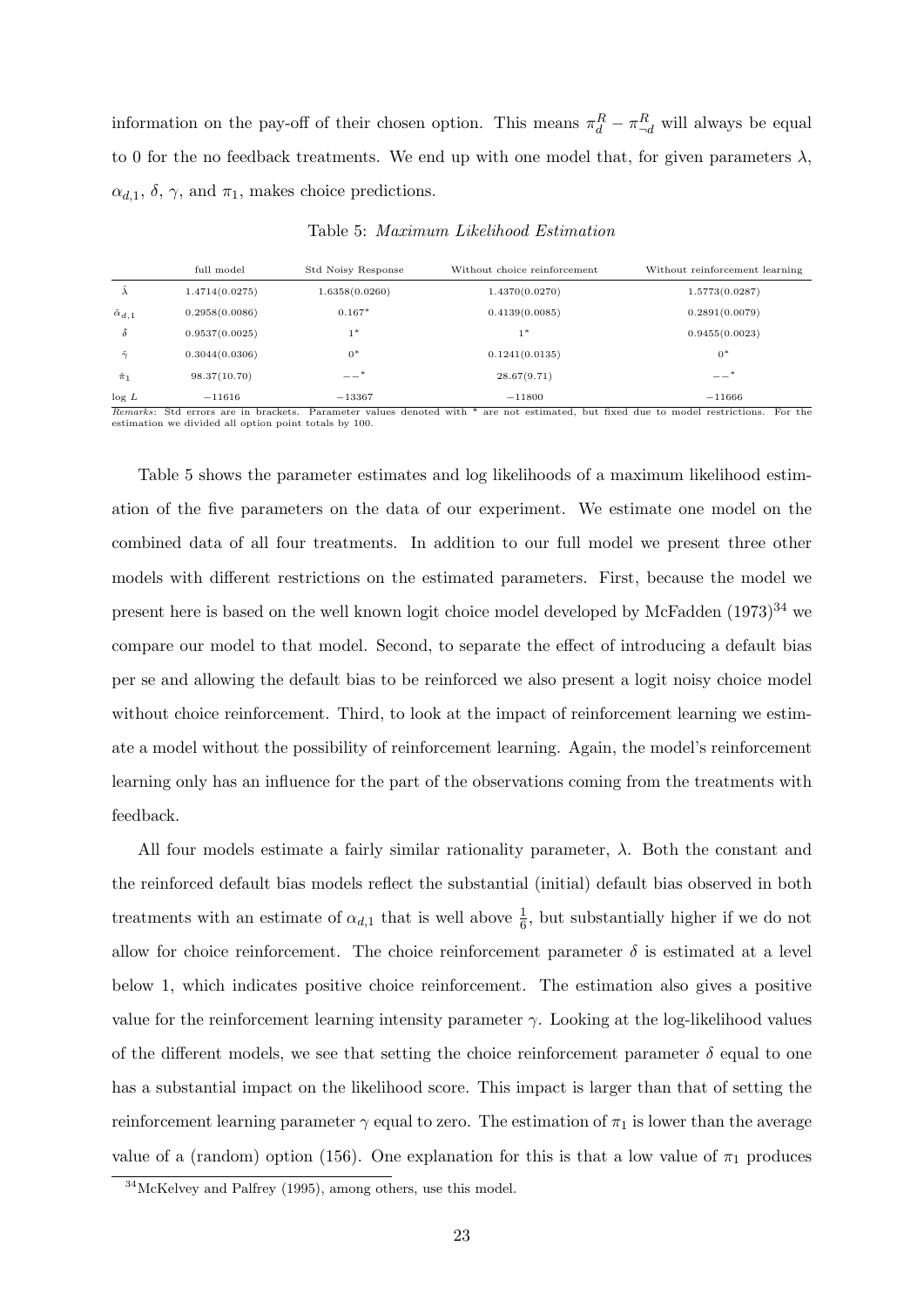an effect that is similar to what the choice reinforcement is doing. With a low value of  $\pi_1$ participants, in the feedback-good-default treatment, who do not often choose the non-default option, and hence not often update  $\pi_{\neg d}^R$ , will have a relatively low reinforced expectation of  $(\pi_{\neg d}^R)$ by round 25, compared to participants in the feedback-random-default treatment. This will lead to the model producing our main effect of more default choices for good-default participants, on top of the effect of choice reinforcement. We indeed see that in the model without choice reinforcement (when  $\delta \equiv 1$ ), the estimated value of  $\pi_1$  is even lower, as a low value of  $\pi_1$  has now become the only way for the model to produce the second half default choices effect. We estimate the value of  $\pi_1$  in this model together with the choice reinforcement part that brings along the term  $\alpha_{d,1}$ , the initial default bias. This allows us to estimate one model for both the feedback and no-feedback treatments but makes a direct interpretation of the estimated value of  $\pi_1$  difficult. The reinforcement learning model needs a starting parameter  $\pi_1$  and our main assumption here is that both the initial reinforcement learning valuation of default and no-default are equal and otherwise we allow this to be a free parameter of the model. Importantly, per construction of the model, this reinforcement learning feature of the model based on explicit pay-off feedback for the chosen option, cannot explain our main treatment difference in the second half default choice in the case of no feedback. Our proposed mechanism of choice reinforcement is crucial for the model to produce our main treatment effect both in the feedback and no-feedback treatments. All in all our model estimations suggest that choice reinforcement can explain a good part of the choice pattern for both the no-feedback and feedback treatments. However the addition of a simple reinforcement learning mechanism does help to capture the differences between the data patterns of the no-feedback and feedback treatments.

The model assumes that reinforcement learning is absent without feedback. If we do allow for reinforcement learning (also) in the no-feedback treatments, by adding a separate  $\gamma_{no-feedback}$ parameter to the model, the maximum likelihood optimization estimates this parameter to be equal to 0.0072 (with an estimated standard deviation of 0.0032) which is very small compared to the  $\gamma$  estimated for the feedback treatments.<sup>35</sup> This suggests that there is indeed little reinforcement learning going on in the no-feedback treatments and validates not including it in the model. Nevertheless, strictly speaking, the difference between the no-feedback and feedback

<sup>&</sup>lt;sup>35</sup>Including this parameter to the model also adds very little in terms of explanatory power, yielding a log likelihood of -11613 compared to -11616 in the original model.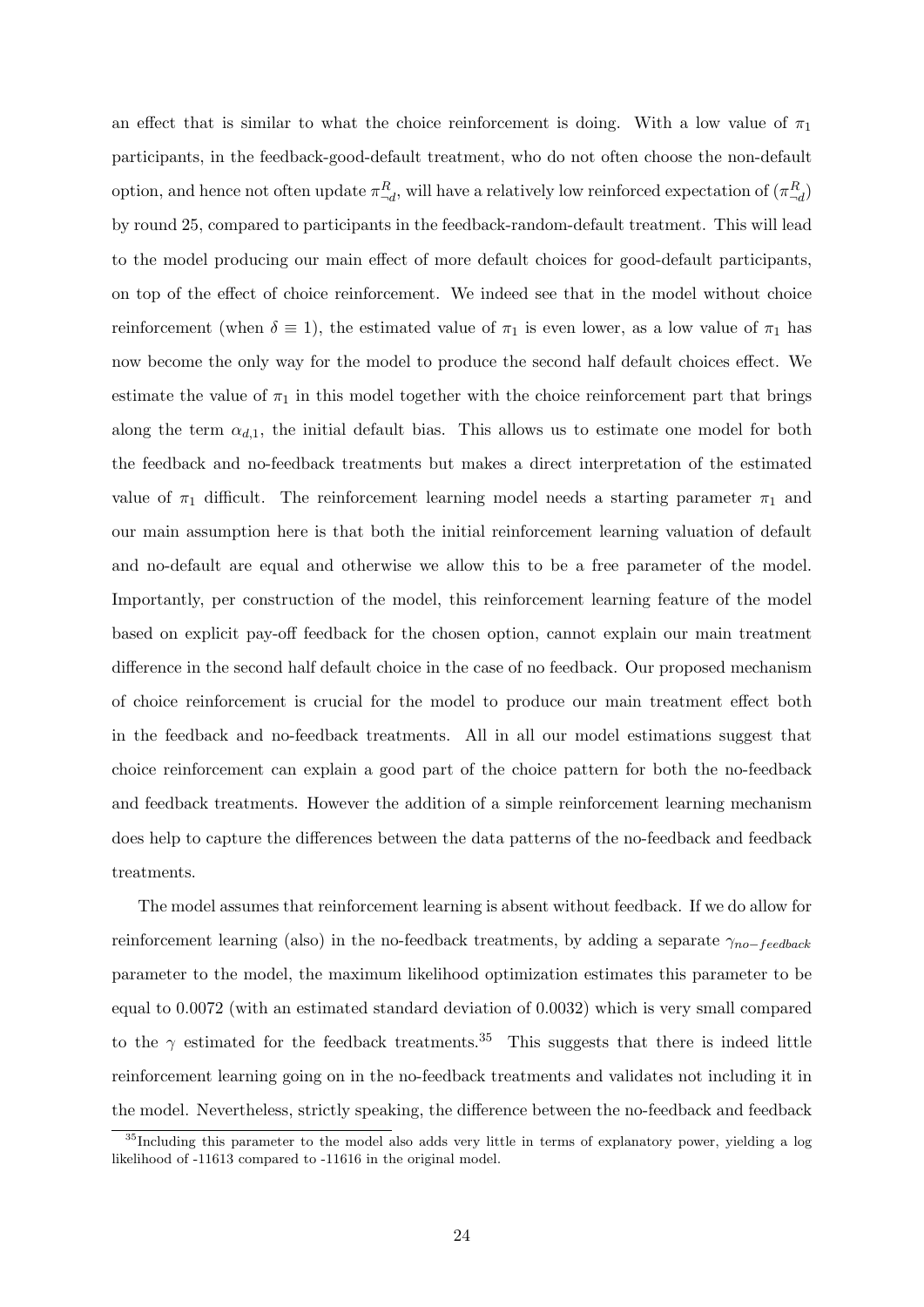treatments and the effect of reinforcement learning in the model and simulations could best be interpreted as the result of the additional reinforcement learning that occurs as a result of participants receiving explicit pay-off feedback about the chosen option.



Figure 5: Simulations and Data of Default Choices

Figure 5 shows the percentage of default choices in five round intervals predicted by the model in 1000 simulations using the estimated parameters compared to the actual choice data. The top graph shows the simulation and the actual data for the no-feedback treatments and the bottom graph shows the simulation and data for the feedback treatments. Note that the simulations for treatments with and without feedback treatments are based on the same parameters. The only difference in the simulations between feedback and no-feedback is that the estimated parameters  $\hat{\gamma}$  and  $\hat{\pi}_1$  have no influence in the simulation of choices without feedback.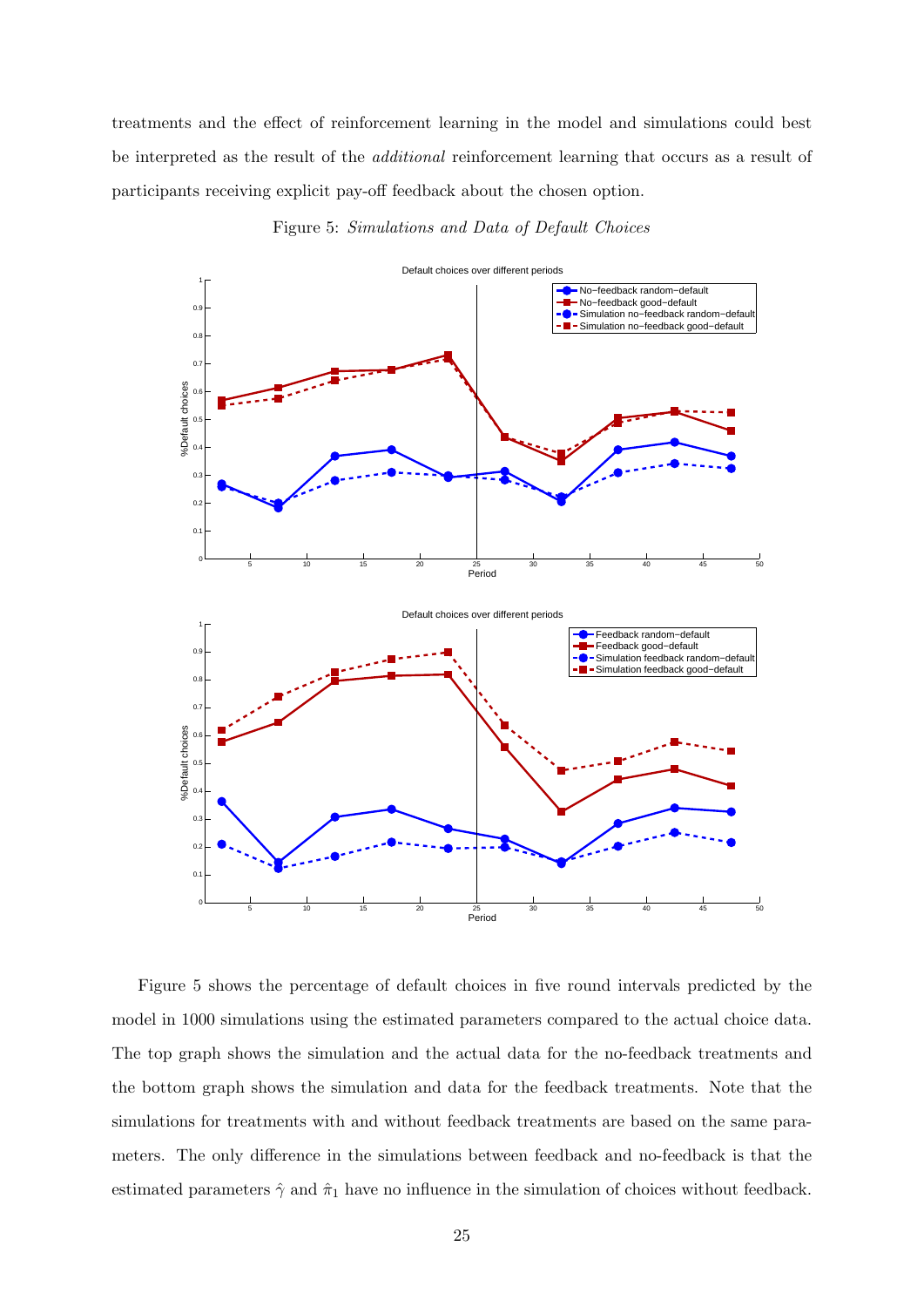The simulations capture the qualitative features of the choice behaviour in all four treatments. Most importantly they capture the steady rise of default choices in the first half for good-default participants, and the main experimental result that the share of default choices in the last 25 rounds is higher in the good-default treatments than in the random-default treatments. As can be seen, the choice reinforcement model increases the attraction of the default option in the first 25 rounds in the good-default treatment, because it is chosen relatively often as it is a good option. This in turn increases the relative chance that a default option is chosen, also in the second half.<sup>36</sup>

As mentioned, allowing the model to use reinforcement learning in the treatment with feedback, but not in those without, allows the model to capture the qualitative differences between these treatments. Firstly, adding reinforcement learning reduces the share of default choices in the simulation of the feedback random-default treatment. The choice reinforcement element in the model, combined with the relatively high initial default bias  $\alpha_{d,1}$  causes the element in the model, combined with the relatively high initial default bias  $\alpha_{d,1}$  causes the default option to be chosen 'too often' in the random-default treatments. Given this, the pay-off from a chosen default option will typically be lower than the pay-off from a chosen nondefault choice in any round. In a treatment with feedback, the choice model with reinforcement learning will consequently update  $\pi_d^R$  to be lower than  $\pi_{\neg d}^R$ , lowering the likelihood of a default choice. Secondly, adding feedback and reinforcement learning will cause someone who chooses along the lines of the behavioural model to choose the default more often in the first half of the good-default treatment. As the default option is always the highest,  $\pi_d^R$  will quickly update to a high level, which increases the default choice likelihood, on top of the choice reinforcement effect. Thirdly, in the second half of the experiment, when the value of the default option is random, the high value of  $\pi_d^R$  will initially lead to more default choices with than without feedback explaining the slower drop in default choices. However, the high default choice rate for good-default decision makers with feedback will cause  $\pi_d^R$  to decrease, leading to an additional decrease in the second half default choice likelihood for good-default participants with feedback. In this way the model can reproduce the slower and in the end larger second half drop in default choices with feedback.

<sup>36</sup>A crucial feature of the model which allows for the drop in the share of default choices for the good-default group after round 25 is that a given level of skewness in the  $\alpha$ 's only has a real impact on choices when the differences in the actual pay-offs of the options are not too large and  $\lambda$  is not too large. So here attraction group after round 25 is that a given level of skewness in the  $\alpha$ 's only has a real impact on choices when the differences in the actual pay-offs of the options are not too large and  $\lambda$  is not too large. So here attrac differences in the actual pay-offs of the options are not too large and  $\lambda$  is not too large. So here attraction differences play a role when the decision maker is "confused" enough (of course if the  $\alpha$ 's are skewed en allows us to replicate the pattern in the data that when a default in some round has a very low pay-off, very few will choose the option, even when someone has very much reinforced the attraction level  $\alpha$  for the default.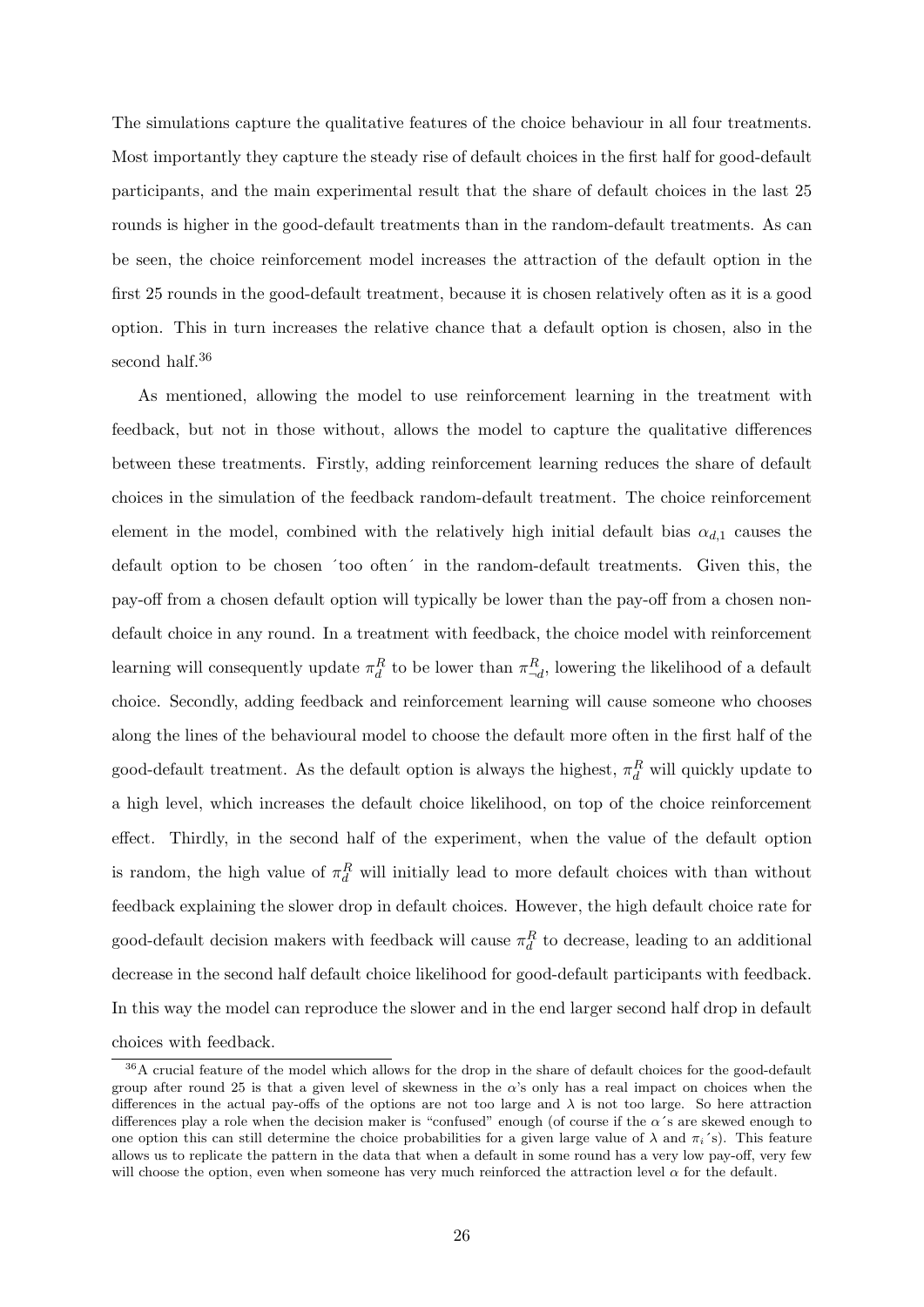## 3 Extension to Bad Defaults

Our analysis so far has focused on the effect of good defaults on subsequent decisions. Good defaults are the most relevant case because one, good defaults are a common 'nudge' and two, good defaults are the most plausible default to use when someone, e.g. a marketer, wants to induce people to follow their defaults. However, the effect of earlier defaults on subsequent decisions and the theory we used to explain this effect should in principle apply equally to other defaults. A conspicuous case is one with initial bad defaults. Can bad defaults perhaps 'debias' people, reducing their default bias in subsequent decisions?<sup>37</sup> As figure 6 shows our model, with the estimated parameters (based on the other treatments) predicts that the answer is yes. To explore this possibility we conducted an additional 'bad-defaults' treatment where in the first half of the experiment the default option was always the worst possible choice. We chose to conduct this treatment without feedback so the results of this treatment are best compared with the results from the no-feedback treatments.

Forty nine participants took part in this treatment, of which 25 were males and 37 were economics or business students. As with the main treatments we again look at decisions in the second half where participants in the bad-default and random-default treatments face the same, random defaults. Figure 6 and tables 6 and 7 show we did not find the predicted debiasing effect, neither on default choices, nor on performance. It is not that participants did not notice that defaults were bad in the first half, they only choose the default option 10.9% of the time much less than in the random-default treatment  $(p< 0.0001)$ . However, we find no effect on their subsequent decisions. We also do not find evidence for a reduction in the default bias during the first half of the experiment (a linear probability regressions with task fixed effects reveals no significant trend in default choices during the first half  $p= 0.339$ . Thus, we find evidence that it is possible to increase people's default bias by presenting them with good defaults, but somewhat against our expectations not that it is possible to reduce their default bias with bad-defaults.<sup>38</sup>

<sup>&</sup>lt;sup>37</sup>Random defaults might already have had this effect, but we did not observe this without feedback, and only weakly with feedback.

<sup>38</sup>Our behavioural model would predict a debiasing effect of first half bad-defaults on second half default choices. However, the model would predict this effect to be smaller than the positive effect of good first half defaults on the choice frequency of second half defaults.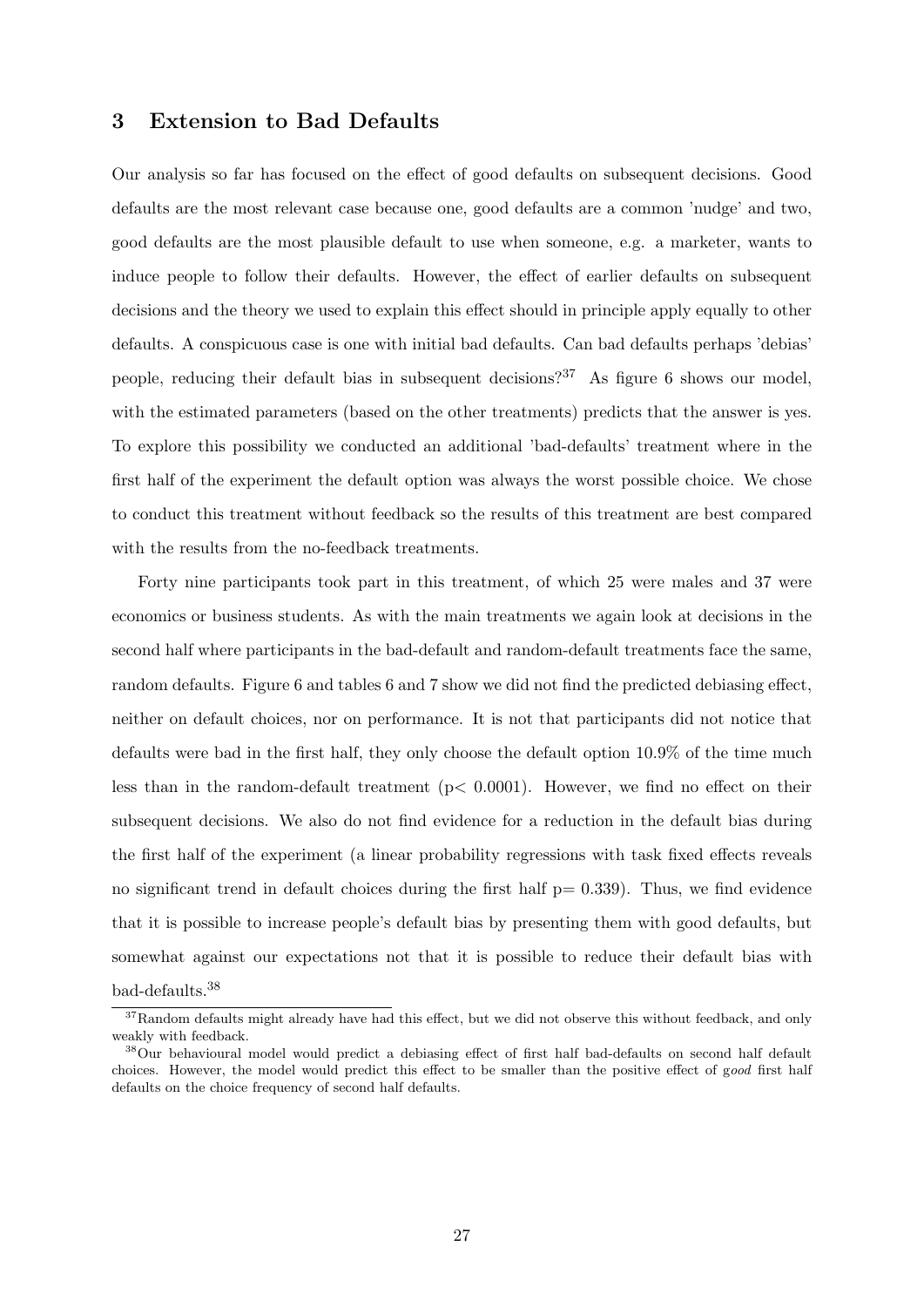Figure 6: Simulations and Data on Default Choice No-feedback Treatments and Bad-default Treatment



Table 6: Percentage Default Choices No-feedback Treatments

|                |                                | first half, no feedback | second half, no feedback |
|----------------|--------------------------------|-------------------------|--------------------------|
|                | random-default treatment       | $30.0\%$                | 33.9%                    |
|                | good-default treatment         | 65.3%                   | 45.5%                    |
|                | bad-default treatment          | 10.9%                   | 31.35%                   |
|                | random-default vs good-default | 0.0000                  | 0.0039                   |
| Mann-Whitney p | random-default vs bad-default  | 0.0000                  | 0.2323                   |
|                | good-default vs bad-default    | 0.0000                  | 0.0003                   |

Table 7: Average Value of the Chosen Option No-feedback Treatments

|                |                                | first half, no feedback | second half, no feedback |
|----------------|--------------------------------|-------------------------|--------------------------|
|                | random-default treatment       | 173.0(14.1)             | 174.8(15.1)              |
|                | good-default treatment         | 191.5(11.6)             | 169.1(17.5)              |
|                | bad-default treatment          | 170.6 (17.7)            | 175.7(12.8)              |
|                | random-default vs good-default | 0.0000                  | 0.0811                   |
| Mann-Whitney p | random-default vs bad-default  | 0.9540                  | 0.9051                   |
|                | good-default vs bad-default    | 0.0000                  | 0.0755                   |
| .              |                                |                         |                          |

Remarks: Standard deviations reported between brackets.

# 4 Conclusion

The default bias is one of the most well known and consistently observed behavioural biases. It is also a bias that is often used to influence behaviour, either to help the decision maker (e.g. with libertarian paternalism) or to benefit the person who sets the default (e.g. in marketing). In this study we investigated whether the default bias itself is affected by the nature of earlier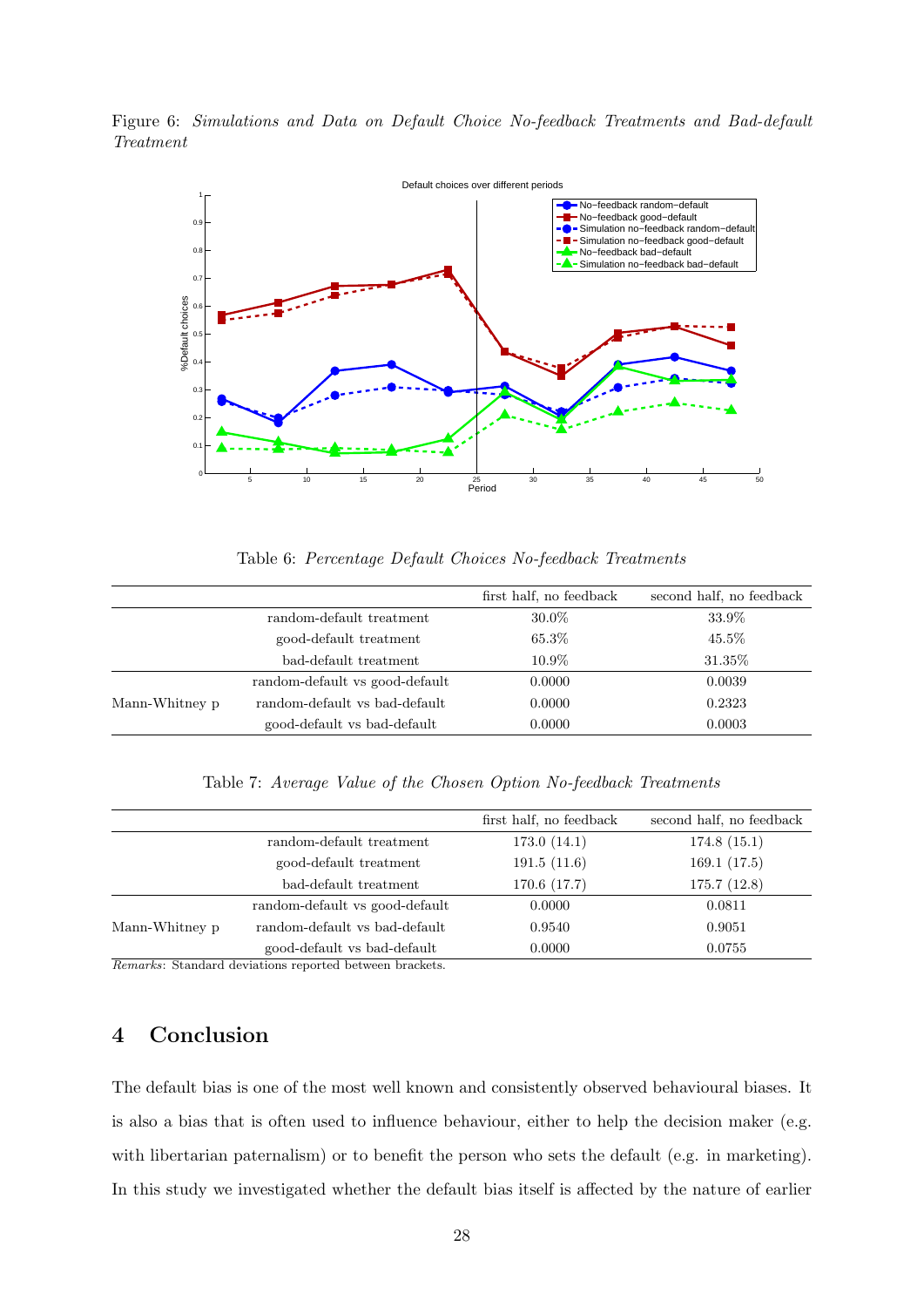defaults. We find that providing participants with good defaults reinforces their default bias. Compared to participants who always faced random defaults, participants who faced a good default in the first half of the experiment choose the default option significantly more often in the second half were all participants face random defaults. As a result good-default participants performed somewhat worse in the second half.<sup>39</sup> We found this effect both when participants received feedback on the quality of their decisions and when they did not receive any feedback. However, with-feedback participants showed a stronger increase in the tendency to choose the default option when facing good defaults, and a slower, but eventually larger, decrease in default choices when defaults became random.

To explain our results we developed a model, which combines choice reinforcement, a tendency to make similar choices as in the past, and reinforcement learning, updating beliefs about the quality of default and non-default options based on past experience, which is more plausible when receiving feedback. The model organises our results quite well, including the observed differences between feedback and no-feedback treatments.

Existing research has studied debiasing decisions (see Larrick, 2004 for a review) but the results presented in this paper suggest that we can also, intentionally or not, strengthen existing biases.<sup>40</sup> However, our model does suggest that debiasing people should also be possible: if people face bad defaults their default bias is predicted to decline. Interestingly results from an additional treatment where participants face bad-defaults before facing random defaults, shows no evidence that this works. In the second half of the experiment where all participants face random defaults, these bad-default participants do not choose the default any less often than people who have always faced random defaults. The result suggests that the presented model does not fully capture the cognitive processes which drive our results. A closer look at the cognitive processes and the development of beliefs about the default provide interesting avenues for future research. We believe the results of the bad-default treatment are also interesting in themselves, especially from the perspective of marketing, where consumers are more likely to be confronted with bad defaults.

We conclude from our results that the default bias is not a fixed tendency, but something

<sup>&</sup>lt;sup>39</sup>This effect on performance is not as strong as the effect on the default bias, which is not surprising as our experiment was not designed to maximise this effects. Other tasks may well reveal a larger, smaller, or even positive effect on performance depending on, for example, the difficulty of the task and the exact nature of the later default.

<sup>40</sup>Although he does not consider the effect of a nudge on later decisions Larrick (2004) strikingly calls the libertarian paternalism method of debiasing rebiasing.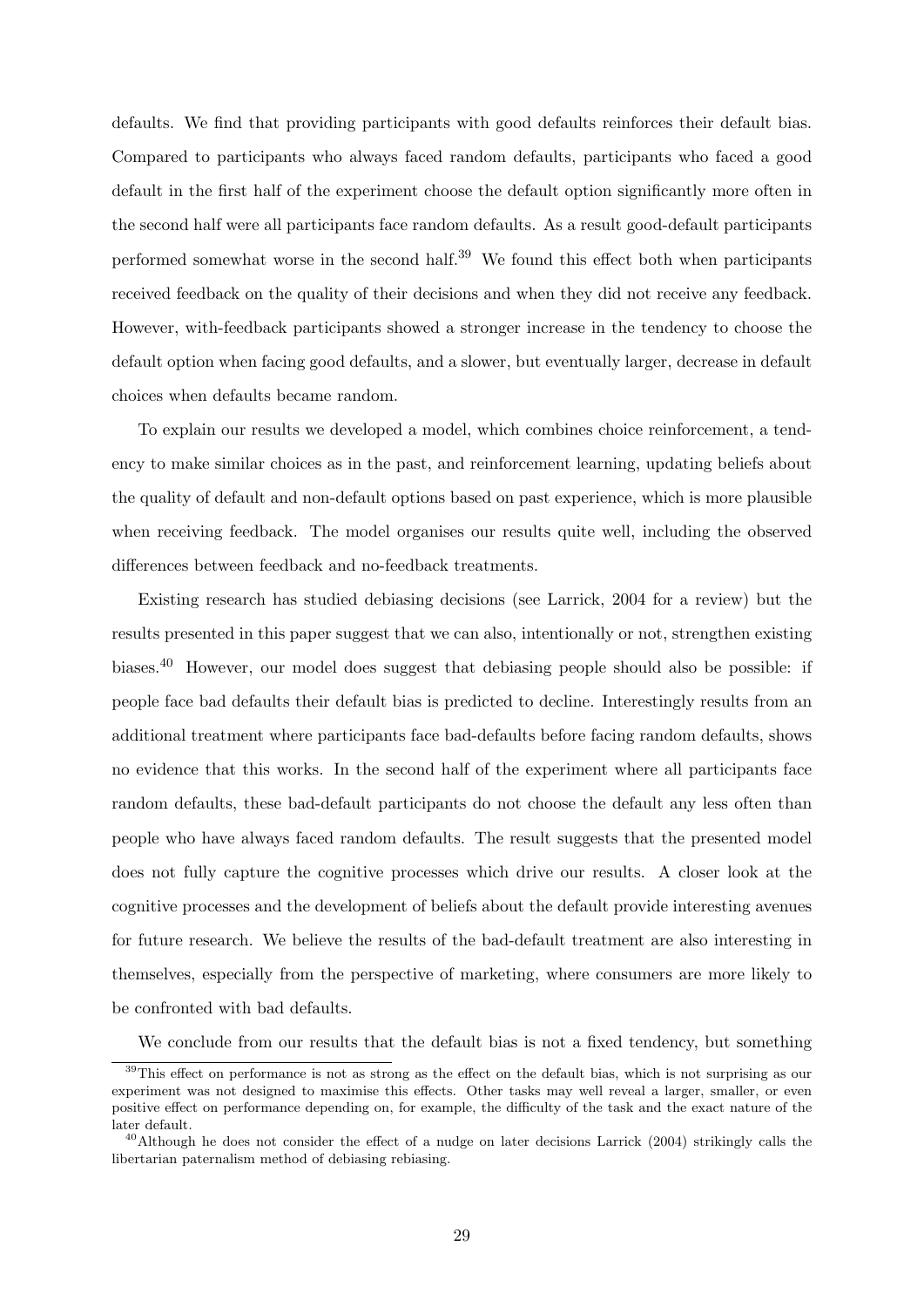that can be manipulated and, apparently can be increased more easily than that it can be decreased. While this is a single experiment and further studies should assess the robustness of this phenomenon, we do believe this conclusion provides a note of caution to policy makers attempting to improve decisions using a nudge. When implementing a policy it is important to consider possible changes to the policy in the future and the effect a policy has on the way people take decisions, even decisions you do not intend to affect.

Nevertheless we certainly do not argue that policy makers should never engage in libertarian paternalism. In fact our experiment showed that the good default we provided helped participants to make better decisions overall.<sup>41</sup> We do believe that our results, especially when taken together with the findings of Brown and Krishna (2004), Campbell (2007), and Caplin and Martin (2013), lend support to the idea of announcing how, to which end and by whom the choice architecture in a particular situation is designed.<sup>42,43</sup>

Another important avenue for future research would be to see if reinforcement of default choices in one choice context could spill over and increase the likelihood of people following defaults or recommended choices in other choice environments. This can be especially relevant in the case of a government actively setting defaults in many choice settings. Our experiment does not address this issue but focuses on establishing the default bias reinforcement result for repeated choice contexts. However, research in the field of behavioural and learning spillovers suggests that such spillovers to other choice environments are not unlikely, because people do, under certain circumstances, take beliefs or even actions learned or reinforced in one strategic context and apply them in another strategic choice environment (see e.g. Grimm and Mengel 2012, Bednar et al. 2012, or Huck et al. 2011). However, Cooper and Kagel (2008) show an example where people with experience in one environment actually change their strategy quicker towards equilibrium in a subsequent different game.

In light of our results and these related findings we believe that recognizing the effects of a designed choice architecture on subsequent decisions should be considered when designing public policies and might also provide grounds to regulate certain marketing practices. Future (field) experiments on libertarian paternalistic policies can shed further light on the effect of

<sup>&</sup>lt;sup>41</sup>For a more philosophical discussion on the merits of and objections to libertarian paternalism, which we do not enter in this paper, see e.g. Sunstein and Thaler (2003), Mitchell (2004) and Sugden (2008).

 $^{42}$ Although Caplin & Martin show that providing such information can also backfire as they show people can rely on the default too much if it is a good, but not perfect, default.

<sup>43</sup>In light of this the transparency of the British "Behavioural Insights Team" (http://www.behaviouralinsights.co.uk/) about their interventions and the media attention they receive is a laudable example, although they do not directly inform people subjected to certain interventions.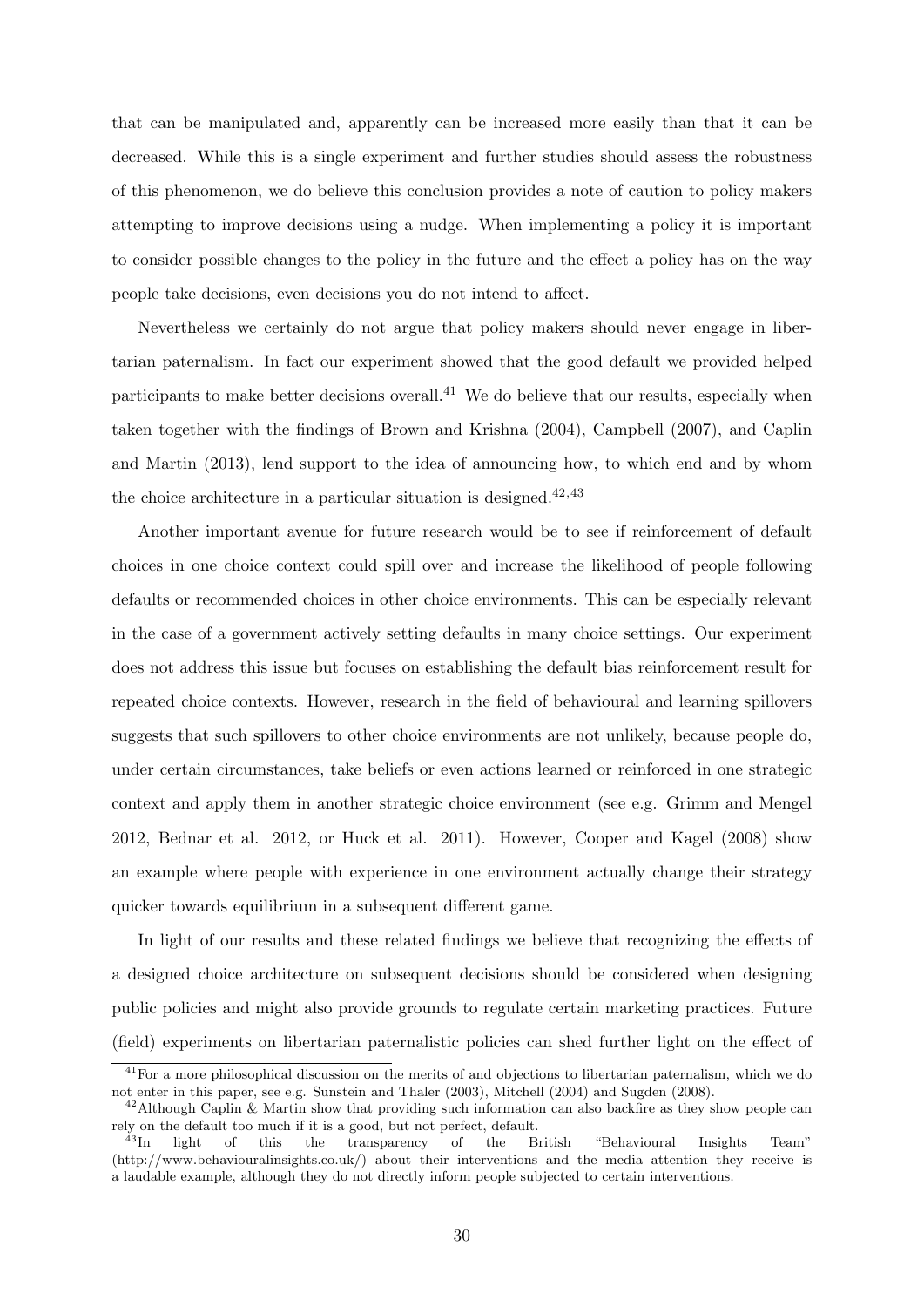having been nudged with good suggestions by also examining decisions the researchers do not intend to influence, but which could be affected by the choice architecture of earlier decisions.

Norwegian School of Economics, Bergen Maastricht University

## References

- [1] Abeler, J., Falk, A. , Goette, L. and Huffman, D. . (2011). 'Reference Points and Effort Provision', American Economic Review, vol. 101(2), pp. 470-92.
- [2] Anderson, C. (2003): 'The Psychology of Doing Nothing: Forms of Decision Avoidance Result From Reason and Emotion', Psychological Bulletin, vol. 129(1), pp. 139-167.
- [3] Anufriev, M. and Hommes, C. (2012). 'Evolutionary Selection of Individual Expectations and Aggregate Outcomes in Asset Pricing Experiments', American Economic Journal: Microeconomics, vol.  $4(4)$ , pp. 35-64.
- [4] Bednar, J., Chen, Y. , Liu, T.X. and Page, S. (2012). Behavioral spillovers and cognitive load in multiple games: An experimental study', Games and Economic Behavior, vol. 74(1), pp. 12-31.
- [5] Brown, C. L. and Krishna, A. (2004). "The Skeptical Shopper : A Metacognitive Account for the Effects of Default Options on Choice', Journal of Consumer Research, vol. 31(3), pp. 529–539.
- [6] Cabinet Office Behavioural Insights Team (2011). 'Behaviour Change and Energy Use', 406537/0711, London.
- [7] Camerer, C., Issacharoff, S., Loewenstein, G., O'Donoghue, T. and Rabin, M. (2003). 'Regulation for Conservatives: Behavioral Economics and the Case for Asymmetric Paternalism', University of Pennsylvania Law Review, vol. 151, pp. 1211-1254.
- [8] Campbell, M. C. (2007). ' "Says Who?!" How the Source of Price Information and Affect Influence Perceived Price (Un)fairness', Journal of Marketing Research, vol. 44(2), pp. 261–271.
- [9] Caplin, A. and Martin, D. (2013). 'Defaults and Attention: The Drop Out Effect', Working Paper, New York University.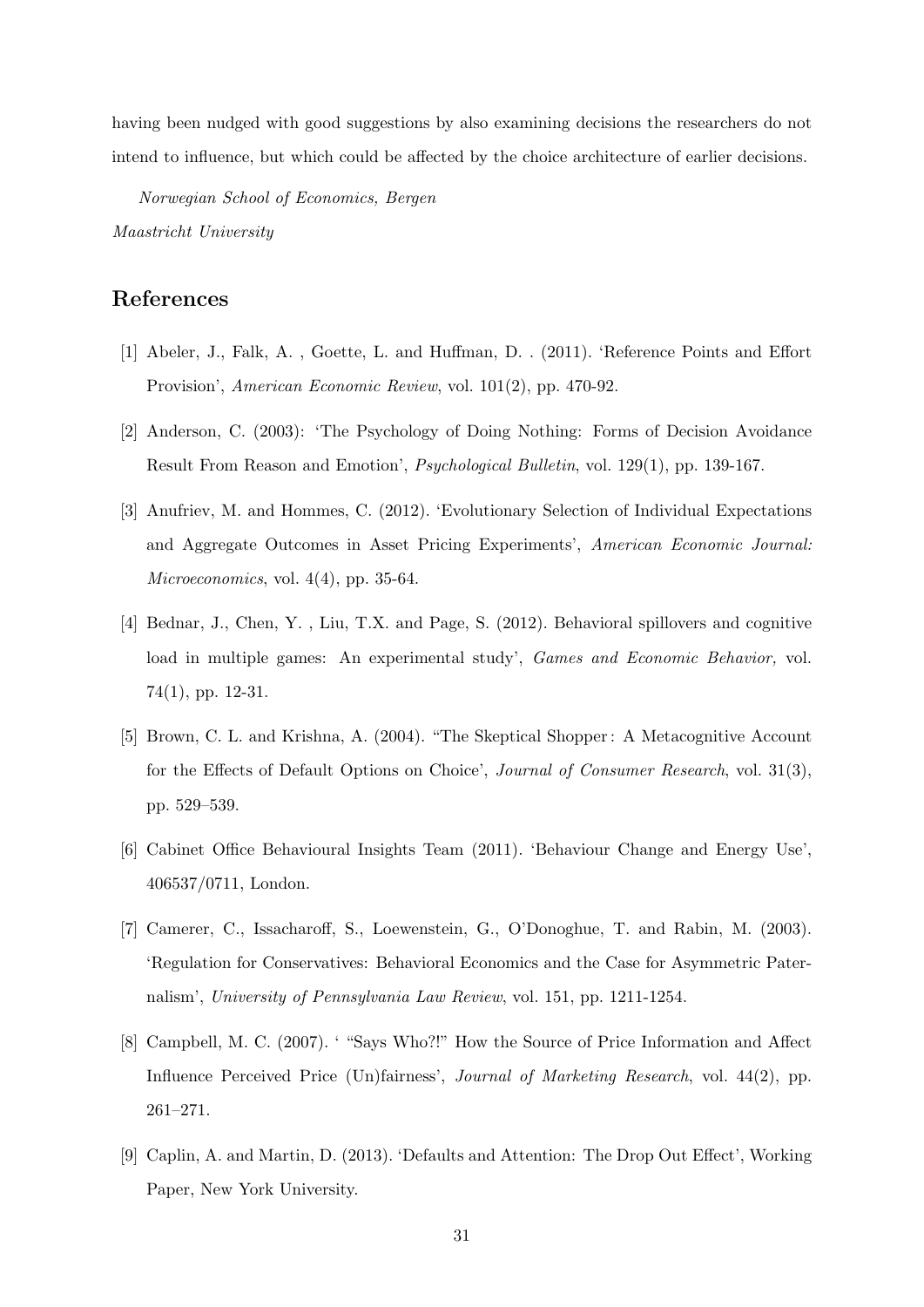- [10] Carlin, B. I., Gervais, S. and Manso, G. (2013). 'Libertarian Paternalism, Information Production, and Financial Decision Making', Review of Financial Studies, vol. 26(9), pp. 2204–2228.
- [11] Choi, J., Laibson, D., Madrian, B. and Metrick, A. (2003). "Optimal defaults", American Economic Review, vol. 93, pp. 180-185.
- [12] Cooper, D. J. and Kagel, J. H. (2008). 'Learning and transfer in signaling games', Economic Theory, vol. 34(3), pp. 415-439.
- [13] Erev, I., and Roth, A. E. (1998). 'Predicting how people play games: Reinforcement learning in experimental games with unique, mixed strategy equilibria', American Economic Review, vol. 88(4), pp. 848-881.
- [14] Frederick, S., Loewenstein, G. and O'Donoghue, T. (2002). 'Time Discounting and Time Preference: A Critical Review', Journal of Economic Literature, vol. 40, pp. 351-401.
- [15] Goldstein, D. G., Johnson, E. J. , Herrmann, A. and Heitmann, M. (2008). 'Nudge your customers toward better choices', Harvard Business Review, vol. 86, pp. 99-105.
- [16] Grimm, V. and Mengel, F. (2012). 'An experiment on learning in a multiple games environment', Journal of Economic Theory, vol. 147(6), pp. 2220-2259.
- [17] Hoch, S.J. and Loewenstein, G. F. (1991). 'Time-Inconsistent Preferences and Consumer Self-Control', Journal of Consumer Research, vol. 17(4), pp. 492-507.
- [18] Huck, S., Jehiel, Ph. and Rutter, T. (2011). 'Feedback spillover and analogy-based expectations: A multi-game experiment', Games and Economic Behavior, vol, 71(2), pp. 351-365.
- [19] Johnson, E., and Goldstein, D. (2003). 'Do defaults save lives?', Science, vol. 302, pp. 1338-1339.
- [20] Kahneman, D., Knetsch, J. and Thaler, R. (1991) 'Anomalies: The Endowment Effect, Loss Aversion and Status Quo Bias', *The Journal of Economic Perspectives*, vol. 5(1), pp. 193-206.
- [21] Kahneman, D and Miller, D. (1986) 'Norm theory: Comparing reality to its alternatives", Psychological Review, vol. 93(2), pp. 136-153.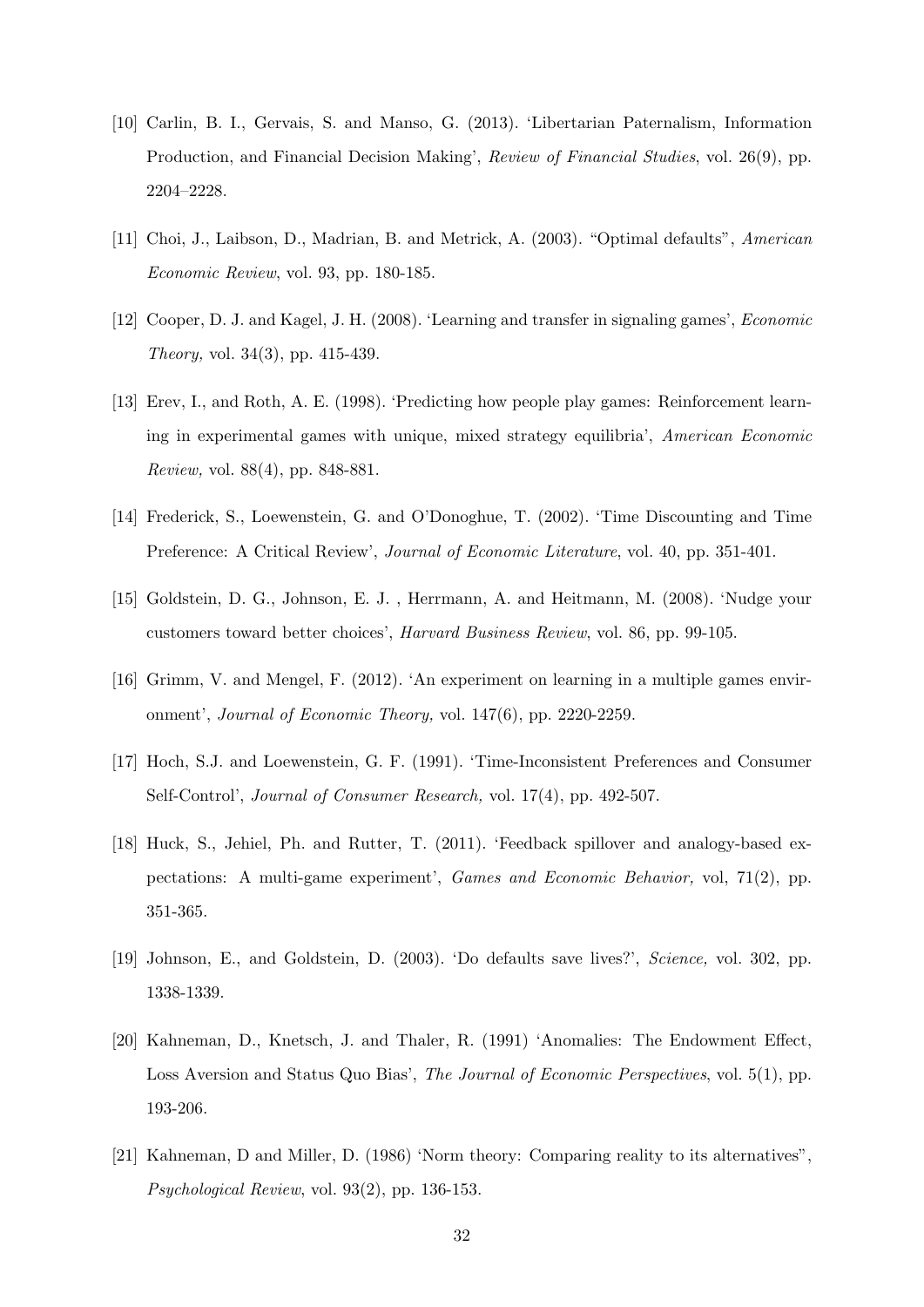- [22] Kahneman, D. and Tversky, A. (2000). Choices, Values and Frames, New York: Cambridge University Press.
- [23] Kalaycı, K. and Potters, J. (2011). 'Buyer Confusion and Market Prices', International Journal of Industrial Organization, vol. 29, pp. 14-22.
- [24] Larrick, R., 2004: "Debiasing", in (D.J. Koehler and N. Harvey, eds.), *Blackwell Hand*book of Judgement and Decision Making, pp. 316-337, Hoboken (New Jersey): Blackwell Publishing Ltd.
- [25] Levav, J., Heitmann, M., Herrmann, A. and Iyengar, S.S. (2010) 'Order in Product Customization Decisions: Evidence from Field Experiments' Journal of Political Economy, vol. 118(2), pp. 274–299.
- [26] Madrian, B., and Shea, D. (2001). 'The Power of Suggestion: Inertia in 401(k) Participation and Savings Behavior', Quarterly Journal of Economics, vol. 116, pp. 1149-87.
- [27] McFadden, D. (1973). 'Conditional Logit Analysis of Qualitative Choice Behavior', in (P. Zarembka, ed.), Frontiers of Econometrics, pp. 105-142, New York: Academic Press.
- [28] McKelvey, R. and Palfrey, T. (1995). 'Quantal Response Equilibria for Normal Form Games', Games and Economic Behavior, vol. 10, pp. 6-38.
- [29] Mitchell, G., (2004). 'Libertarian Paternalism is an Oxymoron', Northwestern University Law Review, vol. 99, pp. 1245-1277.
- [30] Samuelson, W. and Zeckhauser, R. (1988). 'Status Quo Bias in Decision Making', Journal of Risk and Uncertainty, vol. 1, pp. 7-59.
- [31] Sugden, R. (2008). 'Why Incoherent Preferences do not Justify Paternalism', Constitutional Political Economy, vol. 19, pp. 226-248.
- [32] Sunstein, C. and Thaler, R. (2003). 'Libertarian Paternalism is Not an Oxymoron', University of Chicago Law Review, vol. 70, pp. 1159-1202.
- [33] Thaler, R. and Sunstein, C. (2003). 'Libertarian Paternalism', American Economic Review, vol. 93, pp. 175-179.
- [34] Thaler, R. and Sunstein, C. (2008). Nudge: Improving decisions about health, wealth, and happiness, Connecticut (USA): Yale University Press.